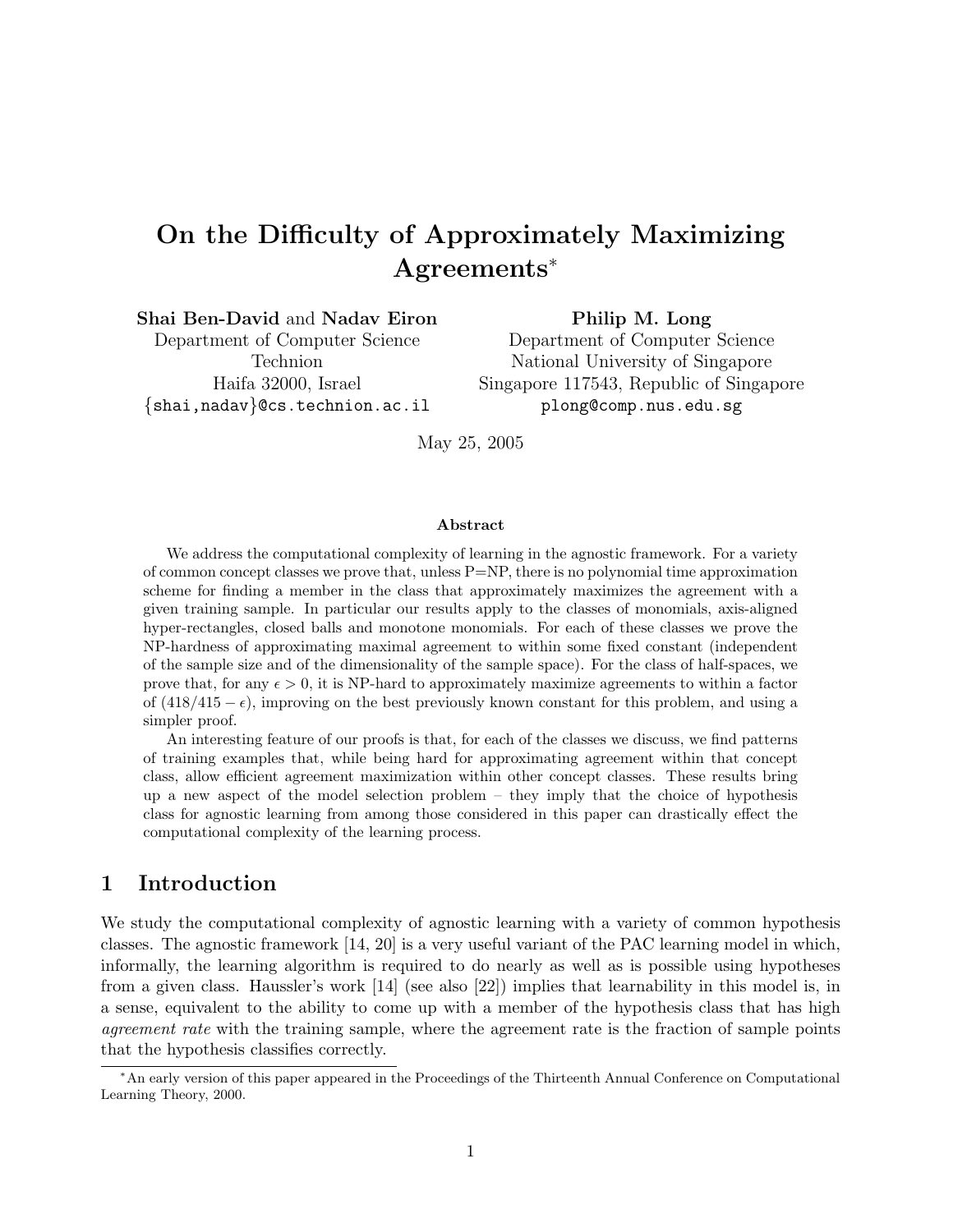In this paper we prove that for a variety of hypothesis classes  $H$ , including monomials, axisaligned hyper-rectangles, closed balls, and monotone monomials, there is a constant  $\gamma > 1$  for which the following problem is NP-hard:

given a set of labeled examples, find a function in  $H$  that has agreement rate within a factor of  $\gamma$  of the best function in the class.

We also improve on the best previously known constant  $\gamma$  for the class of half-spaces.

It is not hard to see that such a hardness result implies the hardness of finding a hypothesis that has error rate below the error rate of the best hypothesis in the class plus some fixed  $\epsilon > 0$  (see [4]).

The hardness of PAC style learning is a very natural question that has been addressed from a variety of viewpoints. It has been shown that, given certain cryptographic assumptions that are stronger than P $\neq$ NP or even RP $\neq$ NP, classes such as circuits of a constant (but unknown) depth and polynomially many linear threshold gates [19] and AND/OR/NOT gates [21] are hard to learn in the PAC model using any hypotheses. However, such classes are too rich to be considered useful for learning purposes.

Pitt and Valiant [22] showed that it is NP-hard to decide if there is a 2-term DNF that correctly classifies all examples in a training sample. Blum and Rivest [6] established a similar result for two-layer linear threshold networks with only two hidden units, and DasGupta, Siegelmann and Sontag [8] extended these results to apply to networks with piecewise linear hidden units.

The earliest hardness results for agnostically learning 'simple' classes address the problem of finding a hypothesis that *maximizes* the number of agreements (rather than just approximately maximizing it). Angluin and Laird [2] showed that maximizing agreements with monotone monomials is NP-hard. Kearns and Li [18] established a similar result for general monomials, and Höffgen, Simon and Van Horn [16] for half-spaces.

One may argue, however, that for all practical purposes, a learner may be considered successful if it can produce a hypothesis with accuracy within a small constant factor of the best possible. We are therefore led to the next level of hardness-of-learning results, showing that guarantees of this type cannot be achieved.

Judd [17] shows NP-hardness results for an approximate sample error minimization problem for certain linear threshold networks with many outputs. Combining a reduction of Kearns and Li [18] with recent results on the hardness of approximating set cover [10] implies that, unless NP  $\subseteq$ DTIME( $n^{\log \log n}$ ), finding a monomial that has a ratio of misclassifications within a factor  $o(\log n)$ of the minimum is not possible. Arora, Babai, Stern and Sweedyk [3] showed that is NP-hard to minimize disagreements using half-spaces to within any constant factor.<sup>1</sup> Höffgen and Simon [16] established a similar result.

While the work described in the preceding paragraph considers the minimization problem, we show the hardness of the corresponding maximization task. Why prefer one over the other? Note that the task of approximating the optimal solution to within a constant factor emphasizes good performance on different kinds of samples in the two cases. Minimizing disagreements to within a constant factor tends to emphasize performance on clean data, and maximizing agreements to within a constant factor tends to emphasize performance on noisier data. For example, if the best hypothesis in the class agrees with 99% of the sample, an algorithm that minimized disagreements to within a factor of 2 would have to be correct on 98% of the data, where an algorithm that maximized

<sup>&</sup>lt;sup>1</sup>With stronger complexity theoretic assumptions, they could prove stronger statements.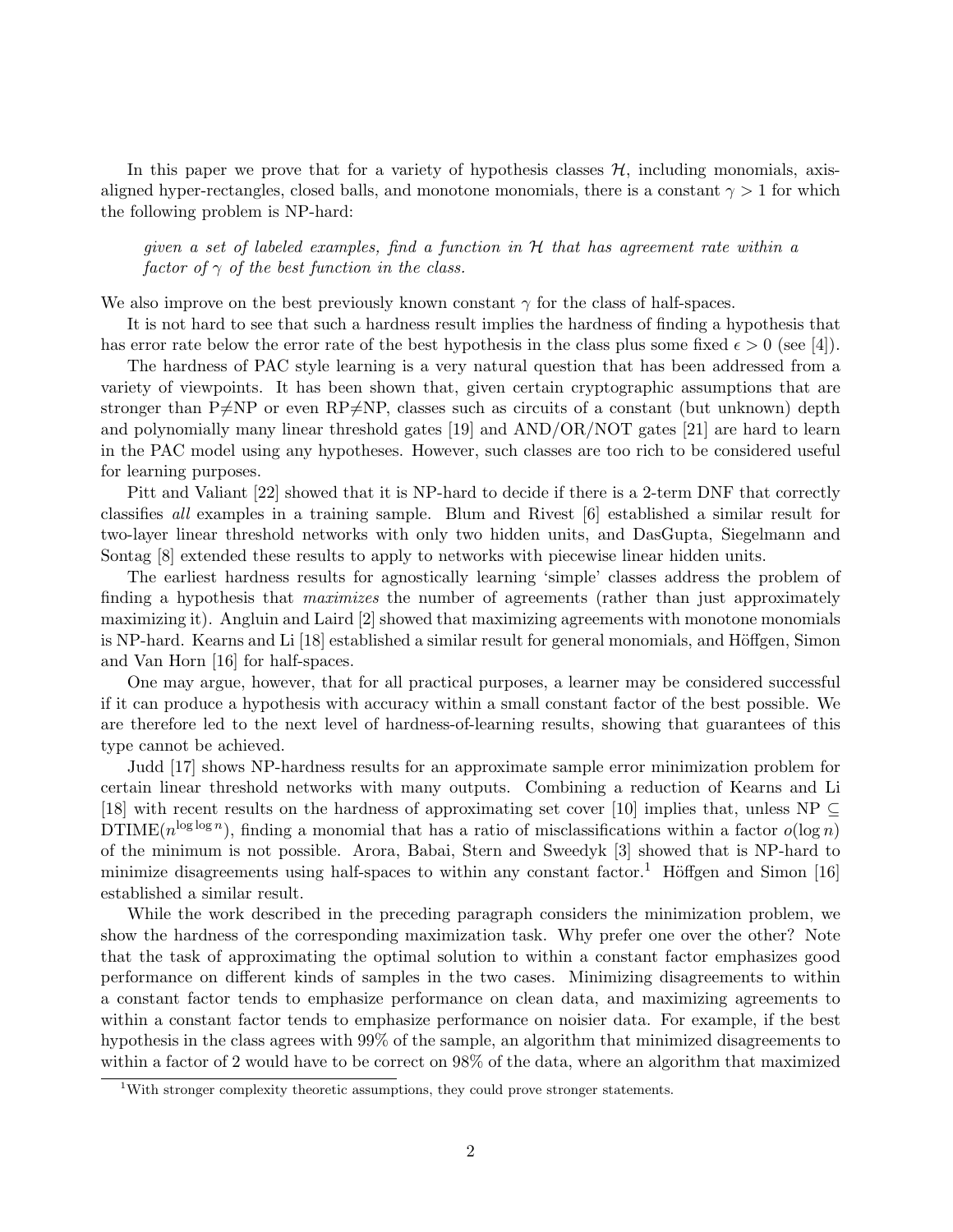agreement to within a factor of 1.1 would only need to be correct on 90% of the sample. On the other hand, if the best hypothesis got only 80% right, then an algorithm that minimized disagreements to within a factor of 2 would only need to get  $60\%$  right, where an algorithm that maximized agreement to within a factor of 1.1 would have to get over 72% right. Also, as mentioned above, if for all inputs, the maximum agreement is at least a constant fraction  $\xi$  of the input size,<sup>2</sup> our results imply that minimum disagreement problem cannot be approximated in polynomial time to within an *additive* constant of  $\xi(1-1/\gamma)$ .

Two previous papers that we know of have addressed the difficulty of maximizing agreement with a sample. Bartlett and Ben-David [4] showed that approximating the agreement ratio of a one-hidden-layer neural network to within a (multiplicative) constant factor that depends on the number of hidden units in the network is NP-hard. Amaldi and Kann [1] showed that approximately maximizing agreements using half-spaces is APX-complete. Also, it is not too hard to see that the following facts

- weak learning implies strong learning [23]
- half-spaces, balls, monomials and axis-aligned rectangles are weak approximators to DNF (see [20])

together imply that a fully polynomial time approximation scheme for approximately maximizing agreements using any of half-spaces, balls, monomials or axis-aligned rectangles would imply the learnability of DNF.

In this paper we consider several common concept classes – monomials and monotone monomials over the boolean cube, and half-spaces, balls and hyper-rectangles in Euclidean spaces. For each of these classes, we show that there exists some constant,  $\gamma > 1$ , such that approximating the optimal agreement ratio in the class to within this constant factor is NP-hard. In the case of half-spaces, we improve on the constant of Amaldi and Kann, and our proof is simpler as well.

Worst-case hardness results in learning theory are often subject to the criticism that the instances witnessing the hardness of the problem are not representative of 'real life' instances. Consequently, such results may not reflect the 'practical' hardness of the learning task. There is no precise definition for our vague and intuitive notion of 'realistic' instances. However, the patterns of instances upon which our hardness proofs rely are 'nicely clustered' ensembles. Specifically, for each of the samples used to witness our hardness results there is a ball (either in the Euclidean metric or in the  $L_{\infty}$ metric) that separates the positively labeled points from the negatively labeled ones.

An interesting consequence of our constructions is that for any of the hypothesis classes that we discuss there are input distributions that, while being NP-hard to learn using that class, are efficiently learnable using some of the other hypothesis classes. In particular, there are input patterns that are hard to approximate using rectangles but are easily fully separable by balls, and vice versa. These results have implications to the issue of *model selection*. It is common to discuss the model selection problem from the point of view of information complexity  $-$  i.e. the tradeoff between the the ability of a hypothesis in the class to explain the data and generalization ability. Our analyses show that the choice of model class can further influence the computational complexity of finding a good hypothesis, and that a poor choice can simultaneously hurt the algorithm both by failing to explain the data and by making it hard to find a good hypothesis. (The influence of the choice of

<sup>&</sup>lt;sup>2</sup>For all the classes considered in this work  $\xi \geq 1/2$ .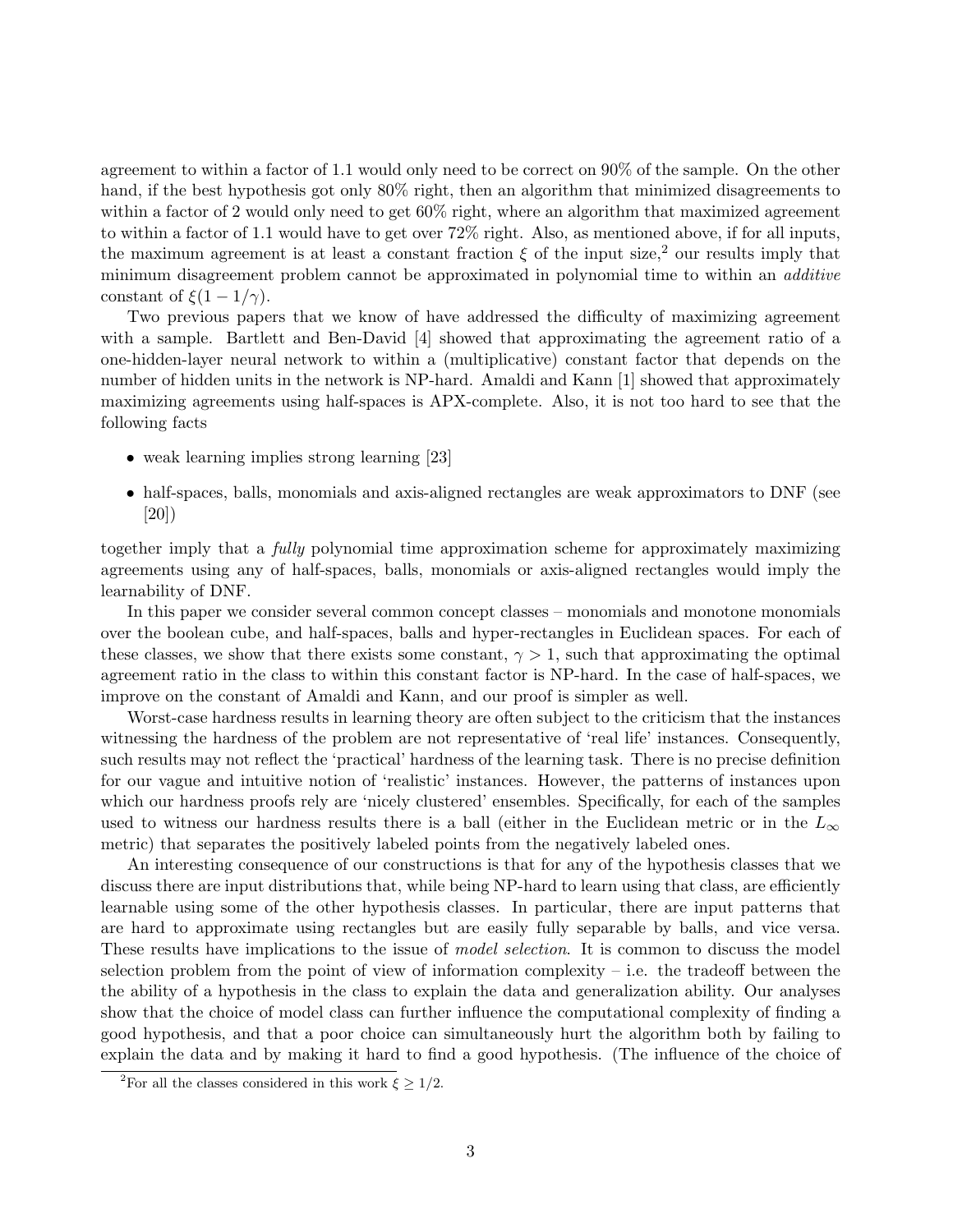hypothesis space on the computational complexity of learning in the PAC model was addressed by Pitt and Valiant [22].)

There is yet another implication of our results to model selection issues. Once a learner sees the training data, it would be desirable to be able to choose the hypothesis class, relative to which the learning process will proceed, so as to maximize the fit between the class and the data. We show that the task of estimating the agreement rate of the optimal hypothesis in any of the above mentioned classes (to within a constant factor) is NP-hard. It follows that the task of choosing a class to work with for a given data is in itself computationally difficult.

The paper is organized as follows: after providing the basic definitions in Section 2, Section 3 lists our computational hardness results. Sections 4 and 5 are where we prove these hardness results. In Section 6 we discuss the implications of our results on the computational aspects of model selection.

### 2 Preliminaries

In this work, we consider several maximization problems. A maximization problem Π associates with any possible input I a set of feasible solutions  $C_I$ . Each input and feasible solution pair is associated a profit denoted  $q_{\Pi}(c, I) \in \mathbf{R}$ . We denote the optimal profit of a maximization problem as follows:

$$
\operatorname{opt}_{\Pi}(I) = \max_{c \in C_I} q_{\Pi}(c, I).
$$

**Definition 1** A  $\gamma$ -approximation algorithm A for the maximization problem  $\Pi$  is an algorithm that on any input I outputs a feasible solution  $A(I) \in C_I$  such that:

$$
\gamma q_{\Pi}(A(I), I) \geq opt_{\Pi}(I).
$$

Naturally, this definition is meaningful for  $\gamma > 1$ .

This work concerns maximum agreement problems.

**Definition 2** For a domain D and a class C of functions from D to  $\{0,1\}$ , we define the Maximum Agreement problem  $C-MA$  as follows: The input of the problem consists of a sample S, which is a finite multi-set of elements from  $D \times \{0,1\}$ . The first component of an example is called its point, while the second component of the example is called its label. The set  $\mathcal C$  is the set of feasible solutions. We say some function  $f \in \mathcal{C}$  agrees with an example  $(x, y)$  if  $f(x) = y$ . The profit function q for a Maximum Agreement problem is simply the number of examples in S with which the solution agrees.

We will many times view the elements of C as subsets of D, rather than as functions from D to  $\{0,1\}$ . We say a subset  $C \subseteq D$  agrees with an example  $(x, y)$  if its characteristic function agrees with  $(x, y)$ .

The first type of maximum agreement problems we consider are problems based on boolean formulas. We shall consider the  $C$ -MA problems for the following boolean classes  $C$ :

- **Monomials** A monomial over the variables  $w_1, \ldots, w_n$  is a conjunction of some literals defined over these variables. We will denote the Monomials-MA problem as MMA.
- Monotone Monomials A monotone monomial is simply a monomial that includes only positive literals. We will denote the MonotoneMonomials-MA problem as MMMA.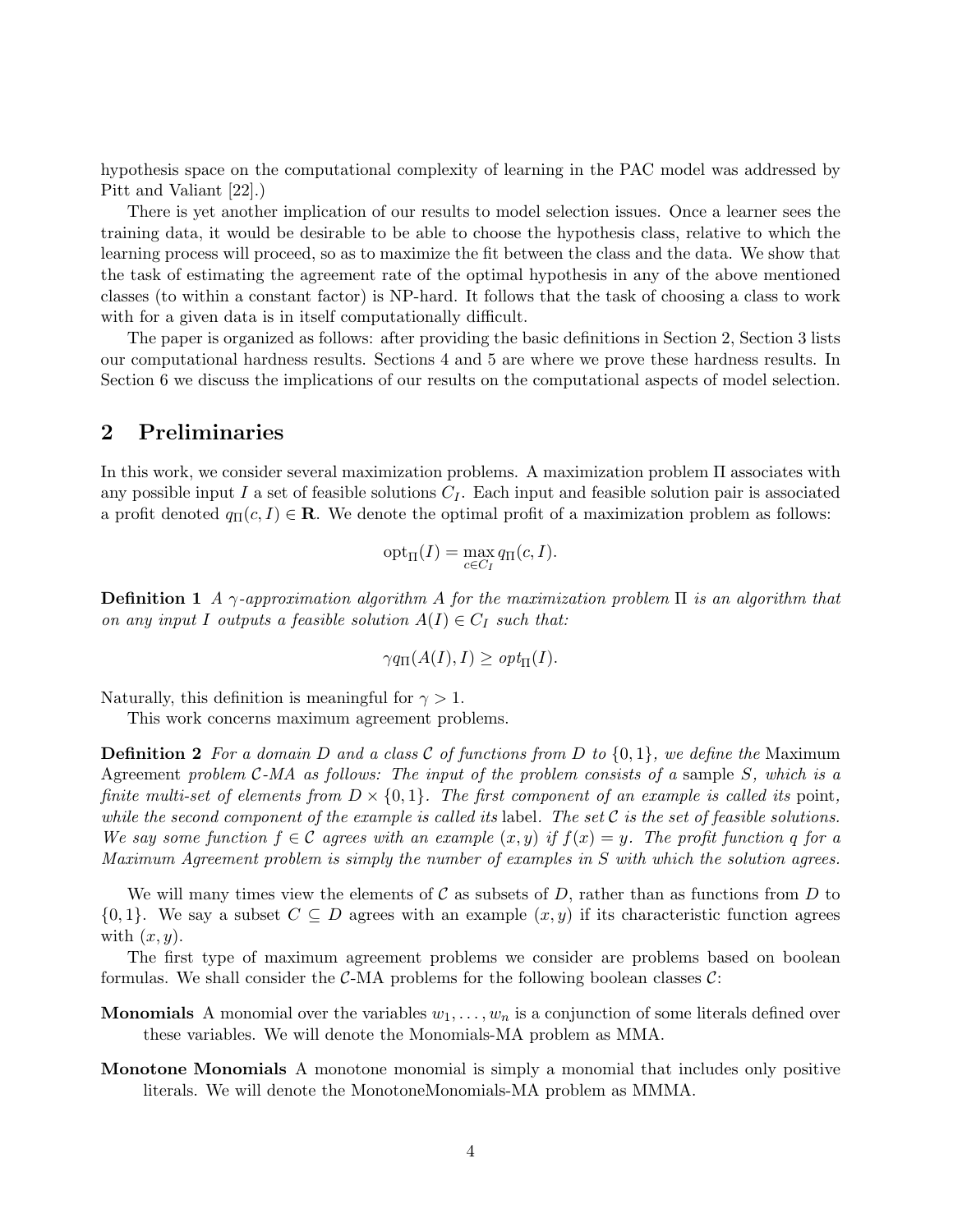Anti-Monotone Monomial An anti-monotone monomial is a monomial that includes only negative literals. We will denote the AntiMonotoneMonomials-MA problem as AMMA.

The second type of maximum agreement problems we consider are problems where the definition of the class  $\mathcal C$  is based on geometric concepts. We shall consider the  $\mathcal C$ -MA problems for the following geometric classes  $C$ :

- **Closed Balls** A ball G in  $\mathbb{R}^n$  is represented by  $\vec{w} \in \mathbb{R}^n$  and  $\theta \in R$  such that  $G = {\vec{x} : d(\vec{w}, \vec{x}) \leq \theta}$ . We will denote the Balls-MA problem as BMA.
- **Half-spaces** A half-space H in  $\mathbb{R}^n$  is represented by  $\vec{w} \in \mathbb{R}^n$  and  $\theta \in \mathbb{R}$  and defined to be:  $H = \{\vec{x} : \vec{w} \cdot \vec{x} \geq \theta\}$ . We will denote the Half-Space-MA problem as HMA.
- **Hyper Rectangles** An Axis Aligned Hyper-rectangle R is represented by  $\vec{r}, \vec{s} \in \mathbb{R}^n$  where  $R =$  $_{i=1}^{n}[r_i,s_i]$ . We will denote the Hyper-Rectangle-MA problem as RMA.

Our basic hardness results will use reductions from MAX-E2-SAT. MAX-E2-SAT is defined as follows: Given as input a set of 2-clauses (each clause is a disjunction of two literals) over a set of *n* variables  $w_1, \ldots, w_n$ , find an assignment  $\vec{x} \in \{0, 1\}^n$  such that the number of clauses that are satisfied is maximized. We will denote the profit function for MAX-E2-SAT by  $q_{\text{ME2S}}$ . The following theorem, due to Håstad [13], shows that approximating the optimal solution to MAX-E2-SAT is hard.

**Theorem 3** Assuming P $\neq$ NP, there is no polynomial time (22/21 –  $\epsilon$ )-approximation algorithm for  $MAX$ -E2-SAT, for any  $\epsilon > 0$ .

### 3 Main Results

To show the hardness of the various maximum agreement problems presented above, we use two basic reductions from MAX-E2-SAT, one to Monomial Maximum Agreement, and the other to Ball Maximum Agreement. These two reductions, along with Theorem 3, allow us to prove the following two theorems:

**Theorem 4** If  $NP \neq P$ , then for any  $\epsilon > 0$  there is no polynomial time (770/767 –  $\epsilon$ )-approximation algorithm for Monomial Maximum Agreement.

**Theorem 5** If  $NP \neq P$ , then for any  $\epsilon > 0$  there is no polynomial time (418/415 –  $\epsilon$ )-approximation algorithm for Ball Maximum Agreement.

Since the set of restrictions of indicator functions for axis-aligned rectangles to  $\{0,1\}^n$  are exactly the indicator functions for monomials, Theorem 4 directly implies the following.

**Theorem 6** If  $NP \neq P$ , then for any  $\epsilon > 0$  there is no polynomial time (770/767 –  $\epsilon$ )-approximation algorithm for Axis-Aligned Rectangle Maximum Agreement.

Finally, we also show how the construction used in the proof of Theorem 4 may also be used to prove the following: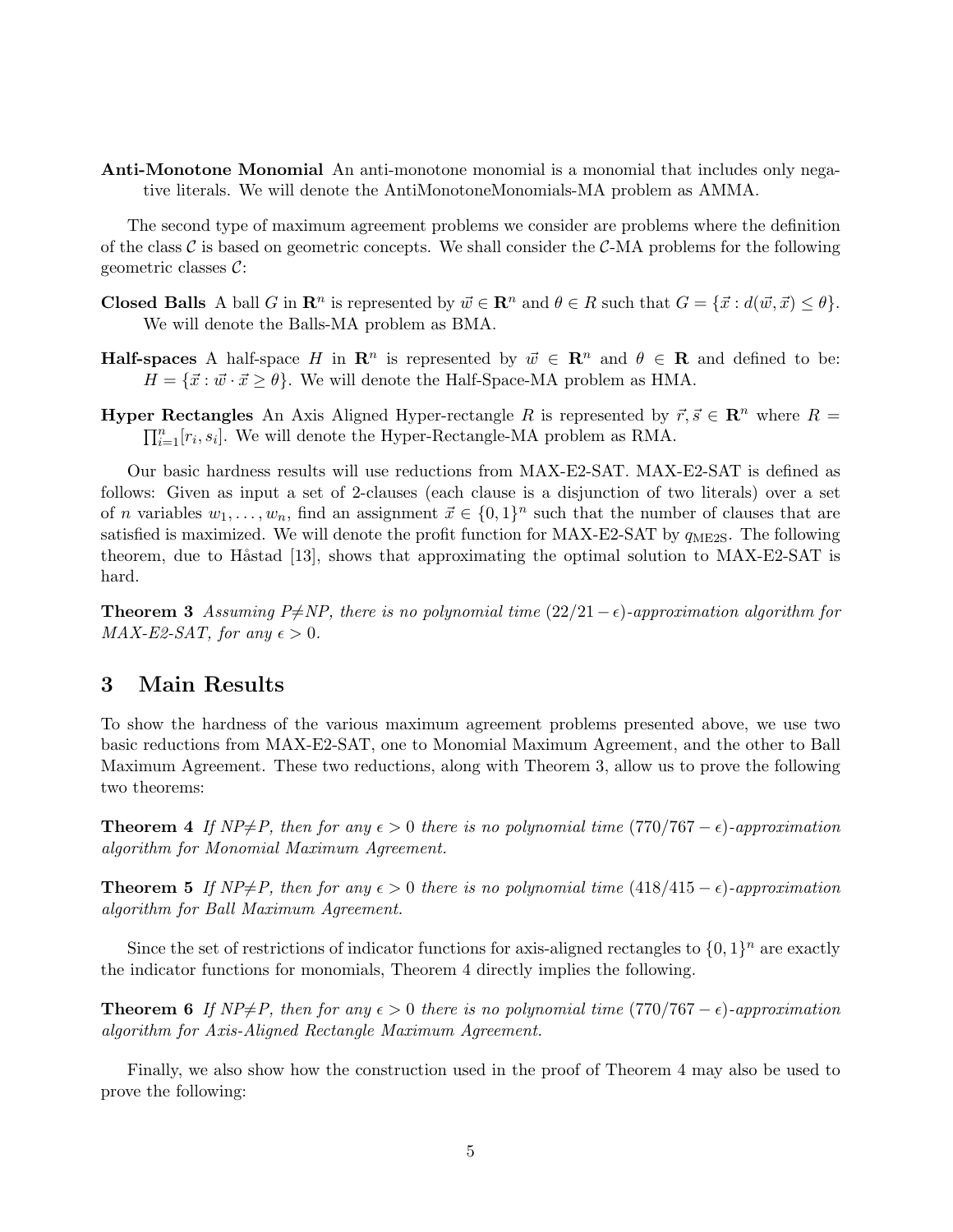**Theorem 7** If  $NP \neq P$ , then for any  $\epsilon > 0$  there is no polynomial time (770/767 –  $\epsilon$ )-approximation algorithm for Monotone Monomial Maximum Agreement.

A variation of the reduction used for the Balls Maximum Agreement problem (utilizing the same gadget construction) is used to prove the theorem on hardness of the Half-space Maximum Agreement problem. This problem was shown to be impossible to approximate in polynomial time to within 462/461−² by Amaldi and Kann [1]. We improve upon their hardness result by proving the following:

**Theorem 8** If  $NP \neq P$ , then for any  $\epsilon > 0$  there is no polynomial time  $(418/415 - \epsilon)$ -approximation algorithm for Half-space Maximum Agreement.

In Section 6 we provide some further initial results on the influence model selection has on the computational complexity of learning.

# 4 Monomials And Axis-Aligned Hyper-Rectangles

In this section, we establish the hardness results for Monomials and Axis-Aligned Hyper-rectangles.

### 4.1 Gadget Construction for Monomials

In the instance transformation, for each of the  $2n$  possible *literals* in an instance I of MAX-E2-SAT. there will be a variable in the instance  $f(I)$  of MMA. For each literal  $\ell$  over a variable in I, let  $w_{\ell}$ be the corresponding variable in  $f(I)$ .

For each clause C, if  $\ell_1$  and  $\ell_2$  are the literals in C, define  $\phi(C)$  to consist of five examples as follows:

- The first two examples are labeled 1 and each of their points sets exactly one variable to be true. The first of these examples sets only  $w_{\ell_1}$  to be true, and the second sets only  $w_{\ell_2}$  to be true.
- The next two examples are labeled 0, and their points set exactly two variables to be true. The first of these examples sets only  $w_{\ell_1}$  and  $w_{\bar{\ell}_1}$  to be true, and the second sets only  $w_{\ell_2}$  and  $w_{\bar{\ell}_2}$ to be true.
- The last example is also labeled 0, and its point also sets exactly two variables to be true:  $w_{\ell_1}$ and  $w_{\ell_2}$ .

For some instance I of MAX-E2-SAT with m clauses,  $f(I)$  consists of all examples in any  $\phi(C)$ for a clause C in I, together with  $5m$  copies of an example labeled 1 whose point does not set any variable to true.

For the solution transformation g, given some monomial M the assignment  $g(M)$  is defined as follows: each variable  $v_i$  is set to "true" if and only if  $\bar{w}_{v_i}$  does not appear in M.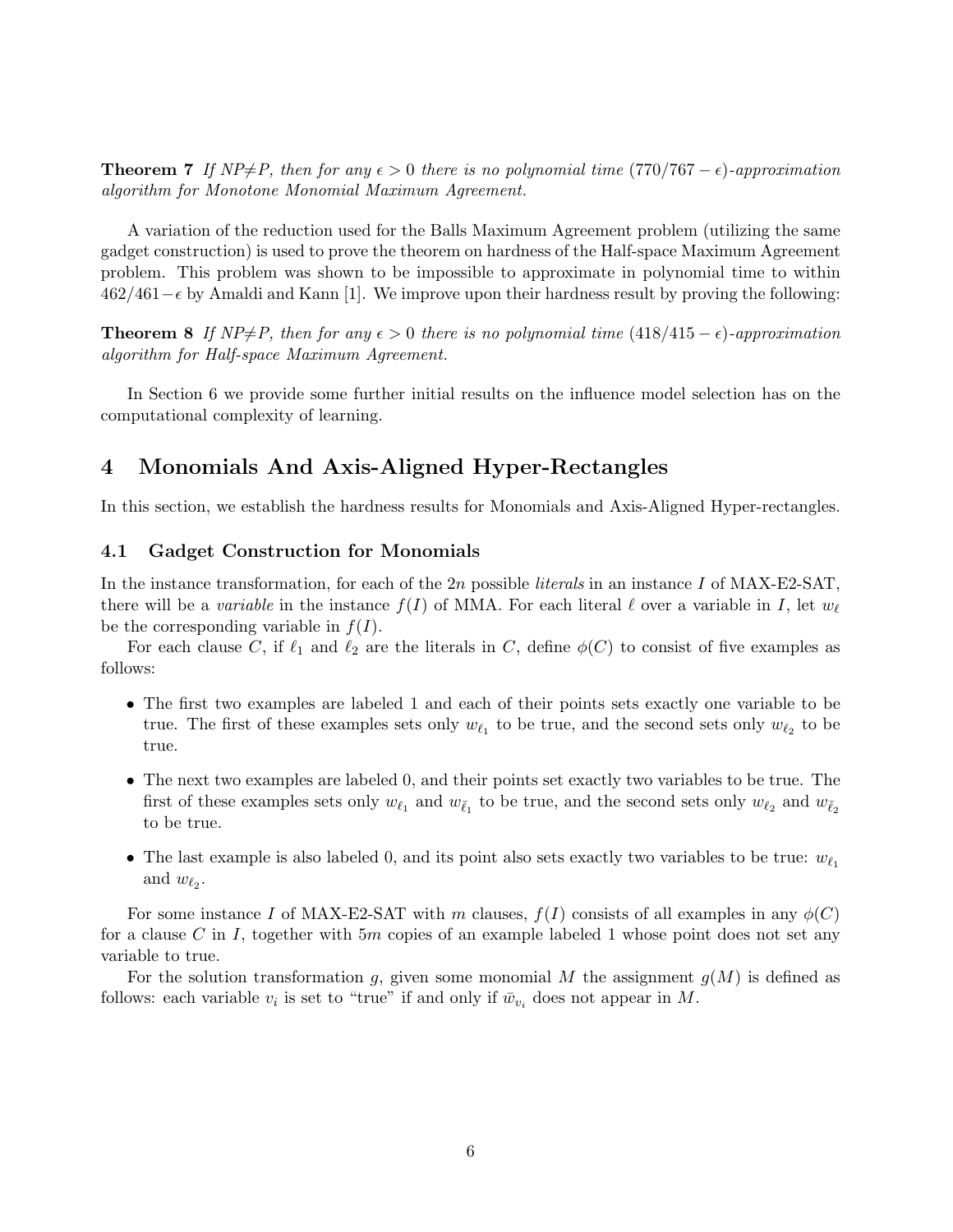#### 4.2 Analyzing the Reduction

Fix an algorithm B for maximizing agreements using monomials. Consider the algorithm A for MAX-E2-SAT defined as follows: given an instance I of MAX-E2-SAT, A constructs a sample  $f(I)$ , and pass it to algorithm B. After B outputs a monomial M, A will construct an assignment  $g(M)$ , and output it.

Fix an arbitrary instance I of MAX-E2-SAT. Let  $n$  be the number of variables and  $m$  be the number of clauses in I. Let M be the monomial output by B on input  $f(I)$ . Let  $opt_{MMA}(f(I))$  be the maximum number of examples in  $f(I)$  that any monomial agrees with. Assume that  $\gamma \in (0, 3/7)$ satisfies

$$
q_{\text{MMA}}(M, f(I)) \ge (1 - \gamma) \text{opt}_{\text{MMA}}(f(I)).
$$

Let  $a = g(M)$  be the assignment output by A.

**Lemma 9** opt<sub>MMA</sub> $(f(I)) \geq$  opt<sub>ME2S</sub> $(I) + 8m$ .

**Proof:** Let  $a^*$  be an optimal assignment for *I*. Define  $M^*$  to be  $\wedge_{\ell} \bar{w}_{\ell}$ , where  $\ell$  ranges over those literals not satisfied by  $a^*$ .

Since  $M^*$  has only negated literals, it is satisfied by the assignment that sets all variables to false, and therefore correctly classifies the 5m examples where this point is labeled 1.

Choose a clause C, and let  $\ell_1$  and  $\ell_2$  be the literals in C. We claim that if  $a^*$  satisfies C, at least 4 of the examples in  $\phi(C)$  are classified correctly by  $M^*$ , otherwise at least 3 are. Adding the 5m copies of the assignment that sets all variables to false will then complete the proof.

First, since for each literal  $\ell$  using a variable in I, either  $\bar{w}_{\ell}$  or  $\bar{w}_{\bar{\ell}}$  is included in  $M^*$ , the two points in  $\phi$ (C) in which these two components are both set to true do not satisfy  $M^*$ , and therefore are classified correctly, no matter how many literals of  $C$  are satisfied by  $a^*$ .

From here we divide our analysis into cases based on how many literals of  $C$  are satisfied by  $a^*$ .

If  $a^*$  doesn't satisfy C, then  $M^*$  does not contain the point in  $\phi(C)$  that sets exactly  $w_{\ell_1}$  and  $w_{\ell_2}$  to true, and therefore classifies this point correctly, bringing us to at least a total of three of the examples in  $\phi(C)$  in this case.

Suppose that  $a^*$  satisfies exactly one of the literals in  $C$ , and assume without loss of generality that it is  $\ell_1$ . Then the point in  $\phi(C)$  that sets only  $w_{\ell_1}$  to true satisfies  $M^*$ , and the point that sets  $w_{\ell_1}$  and  $w_{\ell_2}$  to true does not satisfy  $M^*$ , so both of these examples of  $\phi(C)$  are classified correctly by  $M^*$ , leading to at least a total of four in this case.

If both literals in C are satisfied by  $a^*$ , then both points in  $\phi(C)$  which set the single variables  $w_{\ell_1}$  and  $w_{\ell_2}$  respectively to true satisfy  $M^*$ , and they are both classified correctly, again yielding total of four.

As discussed above, this completes the proof.

Lemma 10 M does not contain any unnegated literals.

Proof: We have

$$
q_{\text{MMA}}(M, f(I)) \geq (1 - \gamma) \text{opt}_{\text{MMA}}(f(I))
$$
  
\n
$$
\geq (1 - \gamma) (\text{opt}_{\text{ME2S}}(I) + 8m)
$$
 (by Lemma 9)  
\n
$$
\geq (1 - \gamma) (3/4m + 8m)
$$
  
\n
$$
> 5m
$$

 $\Box$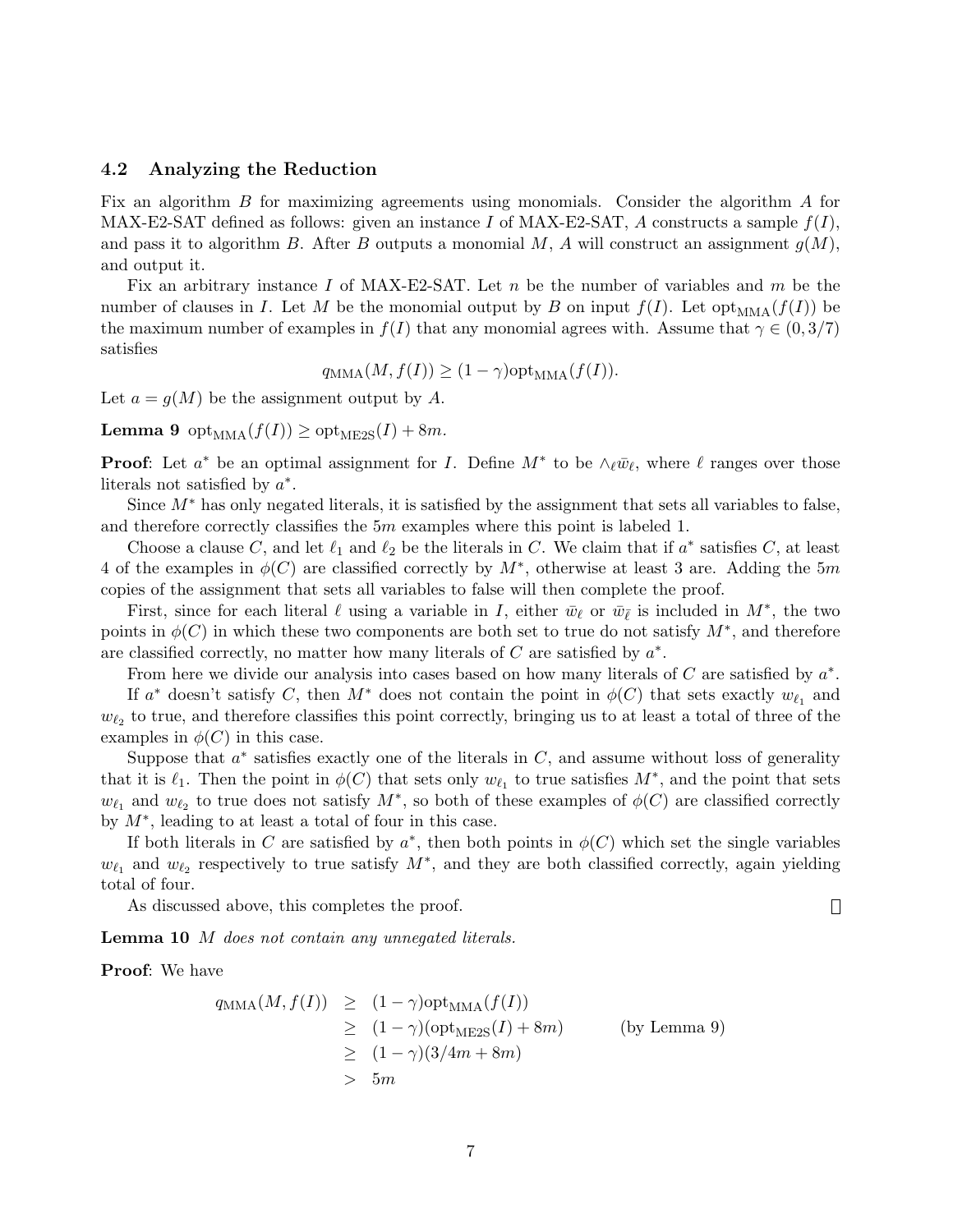since  $\gamma < 3/7$ . Therefore, since there are a total of 10m examples in  $f(I)$ , M must agree with the 5m examples in which the assignment which sets all variables to false is labeled with 1, completing the proof.  $\Box$ 

**Lemma 11** For any clause C in I, if a does not satisfy C, then M agrees with at most 3 of the examples in  $\phi(C)$ .

**Proof:** Choose one of the literals in C, and let i be its variable. If  $v_i \in C$ , then  $\bar{w}_{v_i}$  is included in M, and so M disagrees with the example in which the assignment which only sets  $w_{v_i}$  to true is labeled 1. If  $\bar{v}_i \in C$ , then  $\bar{w}_{v_i}$  is not included in M, and so

- if  $\bar{w}_{\bar{v}_i}$  is not included in M then M disagrees with the example in which the point which only sets  $w_{v_i}$  and  $w_{\bar{v}_i}$  to true is labeled 0, and
- if  $\bar{w}_{\bar{v}_i}$  is included in M, then M disagrees with the example in which the point which only sets  $w_{\bar{v}_i}$  to true is labeled 1.

So M disagrees with at least one example for each of the literals in C, completing the proof.  $\Box$ 

**Lemma 12** For any clause C in I, M agrees with at most 4 of the examples in  $\phi(C)$ .

**Proof:** If M agrees with both of the examples that are labeled 1, then it must disagree with the example in which the point where both variables corresponding to literals in C are set to true is labeled 0.  $\Box$ 

Now we are ready to sum up the analysis of this reduction.

### Lemma 13

$$
q_{\text{ME2S}}(a,I) \ge (1 - 35\gamma/3) \text{opt}_{\text{ME2S}}(I).
$$

Proof: We have

$$
q_{\text{ME2S}}(a, I) \ge q_{\text{MMA}}(M, f(I)) - 8m \qquad \text{(by Lemmas 11 and 12)}
$$
  
\n
$$
\ge (1 - \gamma) \text{opt}_{\text{MMA}}(f(I)) - 8m \qquad \text{(by assumption)}
$$
  
\n
$$
\ge (1 - \gamma) (\text{opt}_{\text{ME2S}}(I) + 8m) - 8m \qquad \text{(by Lemma 9)}
$$
  
\n
$$
= (1 - \gamma) \text{opt}_{\text{ME2S}}(I) - 8\gamma m
$$
  
\n
$$
\ge (1 - \gamma) \text{opt}_{\text{ME2S}}(I) - (32/3)\gamma \text{ opt}_{\text{ME2S}}(I) \qquad \text{(since opt}_{\text{ME2S}}(I) \ge (3/4)m)
$$
  
\n
$$
= (1 - 35\gamma/3) \text{opt}_{\text{ME2S}}(I),
$$

 $\Box$ 

completing the proof.

This, combined with Theorem 3, immediately proves Theorem 4.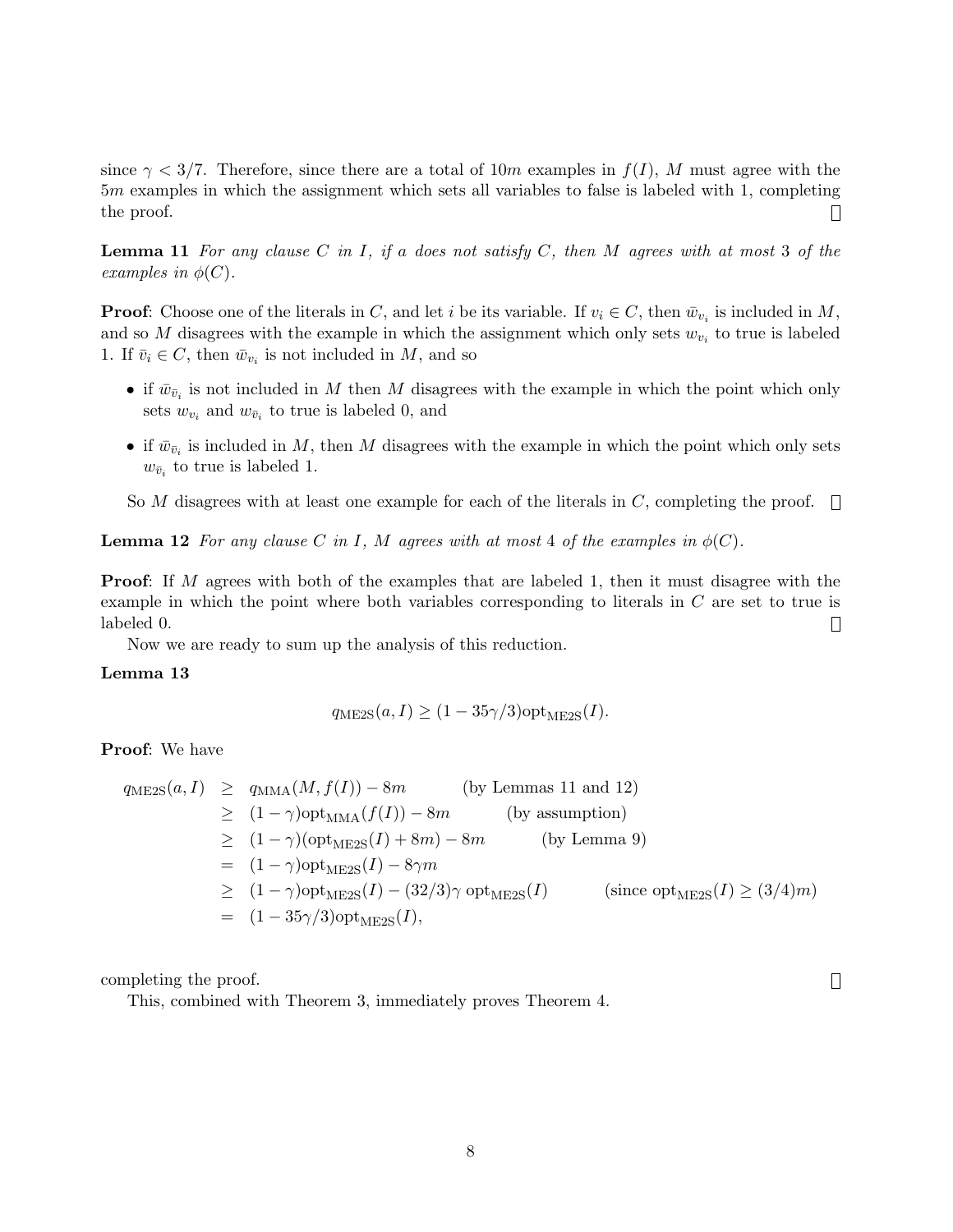#### 4.3 A Hardness Result for Monotone Monomials

Since, by Lemma 10, the optimal solution (as well as any approximate solution with cost not less than 4/7 of the optimal) contains only negated literals, the same hardness result applies to classification by anti-monotone monomials (monomials with all literals negated).

**Lemma 14** If there is a polynomial time  $\gamma$ -approximation algorithm for MMMA, then AMMA can be  $\gamma$ -approximated in polynomial time.

**Proof:** Suppose B is such an approximation algorithm for MMMA. Given an instance I of AMMA, run B with input  $\overline{I}$  where  $\overline{I}$  is constructed from I by flipping every component in every sample point between 1 and 0. Given the monotone monomial  $M = B(\overline{I})$ , output the monomial M' which is constructed from M by negating every literal. It is immediate that the profit  $M'$  achieves on I is the same as the profit M achieves on  $\overline{I}$ , and that M' is indeed anti-monotone. Additionally, the optimal solution to AMMA with input  $I$  has the same profit as the optimal solution to MMMA with input I.  $\Box$ 

This last Lemma, along with Lemma 10 and Theorem 4 immediately prove Theorem 7.

### 5 Balls and Half-Spaces

Next, we turn to the problems of Ball Maximum Agreement and Half-space Maximum Agreement. The reductions for both these problems rely on the same basic construction, detailed below.

### 5.1 Gadget Construction for Balls and Half-Spaces

Choose an algorithm B for the problem of maximizing agreements using balls. As in Section 4.2, we will use B to construct an algorithm A for MAX-E2-SAT using a reduction. That is, given an instance I of MAX-E2-SAT, A will construct a sample  $f(I)$ , and pass it to algorithm B. After B outputs a ball G, A will construct an assignment  $q(G)$ , and output it.

In the instance transformation  $f$ , corresponding to each variable in the instance  $I$  of MAX-E2-SAT, there will be one component of the points in the examples of the sample  $f(I)$ . Let us suppose there are a total of m clauses in I, which use a total of n variables, and suppose the variables are  $v_1, ..., v_n$ . Associated with each clause C in I, there will be a collection  $\phi(C)$  of examples in  $f(I)$ . All of the points in examples in  $\phi(C)$  will have nonzero entries only in components that correspond to variables appearing in C. In Figure 1, the projections of the examples in one possible value of  $\phi(C)$  onto the two components corresponding to the variables in C are plotted. The "missing +" is in the position corresponding to the assignment to the two variables in  $C$  that fails to satisfy  $C$ .

Now, let us specify  $\phi$  formally. For each clause C and each variable  $v_j$  from I, define

$$
\psi_j(C) = \begin{cases} 1 & \text{if } v_j \in C \\ -1 & \text{if } \overline{v}_j \in C \\ 0 & \text{otherwise.} \end{cases}
$$

Then  $\phi(C)$  consists of

• An example consisting of the point  $\vec{u}_C = (\psi_1(C), ..., \psi_n(C))$  and the label 1.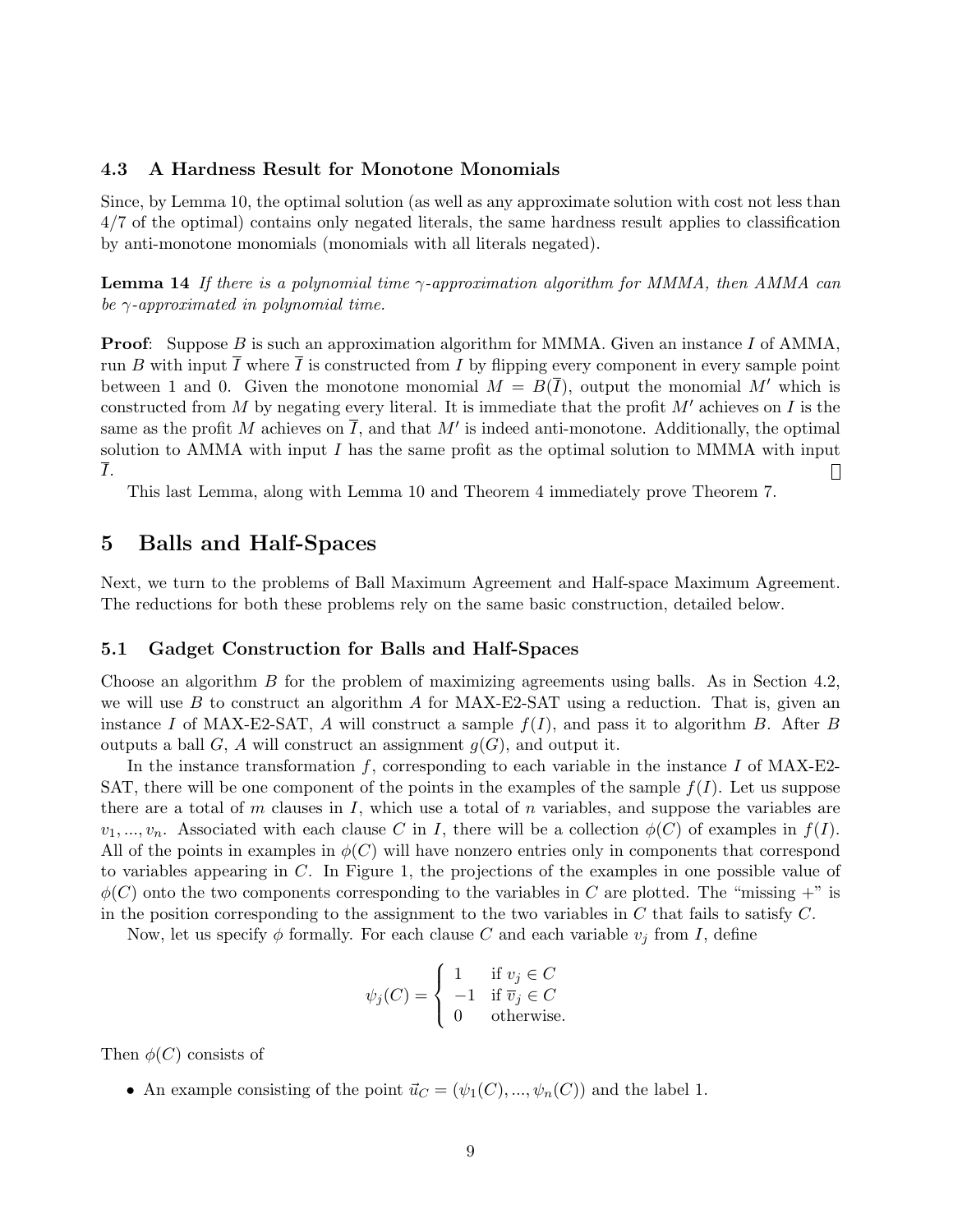

Figure 1: One possible value of the examples in  $\phi(C)$  of the gadget used for Balls and Half-spaces: only the components with nonzero values, i.e. those that correspond to variables in  $C$ , are shown. Examples whose label is 1 are plotted with a "+", and those whose label is 0 are plotted with a "-".

- Two more examples whose label is 1, and each of whose points is obtained by negating one of the nonzero components of  $\vec{u}_C$ .
- Two examples whose label is 0, and each of whose points is obtained by zeroing out one of the nonzero components of  $\vec{u}_C$ .
- Two more examples whose label is 0, and whose points are obtained by negating the single nonzero components of the two 0-labeled examples described in the previous bullet point.

If  $\phi$  is defined this way, then  $f(I)$  is the multi-set consisting of all examples in  $\phi(C)$  for all clauses  $C$  in  $I$ .

Now we turn to the solution transformation  $q$ . Choose some ball  $G$ , specified by a center point  $\vec{w}$  and a radius  $\theta$ . Then let  $q(G)$  be the assignment in which the *i*th variable is set to "true" if and only if  $w_i$  is nonnegative.

We use the exact same construction to show the reduction to Half-space Maximum Agreement. The only part that changes is the solution transformation  $g$ . Given a half-space  $H$ , specified by a vector  $\vec{w} \in \mathbb{R}^n$ , and a threshold  $\theta \in \mathbb{R}$ .  $g(H)$  will then be the assignment in which the variable  $v_i$  is set to "true" if and only if  $w_i$  is nonnegative.

### 5.2 Analysis of the Balls Reduction

Fix an arbitrary instance I of MAX-E2-SAT. Let  $n$  be the number of variables and  $m$  be the number of clauses. Let G be the ball output by an algorithm B on input  $f(I)$ , and let  $\vec{x} \in \mathbb{R}^n$  and  $\theta \in \mathbb{Q}$  be its representation. Let  $a = g(G)$  be the assignment output by A.

**Lemma 15** For any clause C in I, if a does not satisfy C, then G agrees with at most 4 of the examples in  $\phi(C)$ .

**Proof:** Assume without loss of generality that the first two variables appear in C, and suppose that  $C = \{v_1, v_2\}$  (the other cases can be handled similarly). Since a does not satisfy C, the definition of g implies that the first and second coordinates of  $\vec{w}$ , the center of G, are non-positive. We claim the following hold: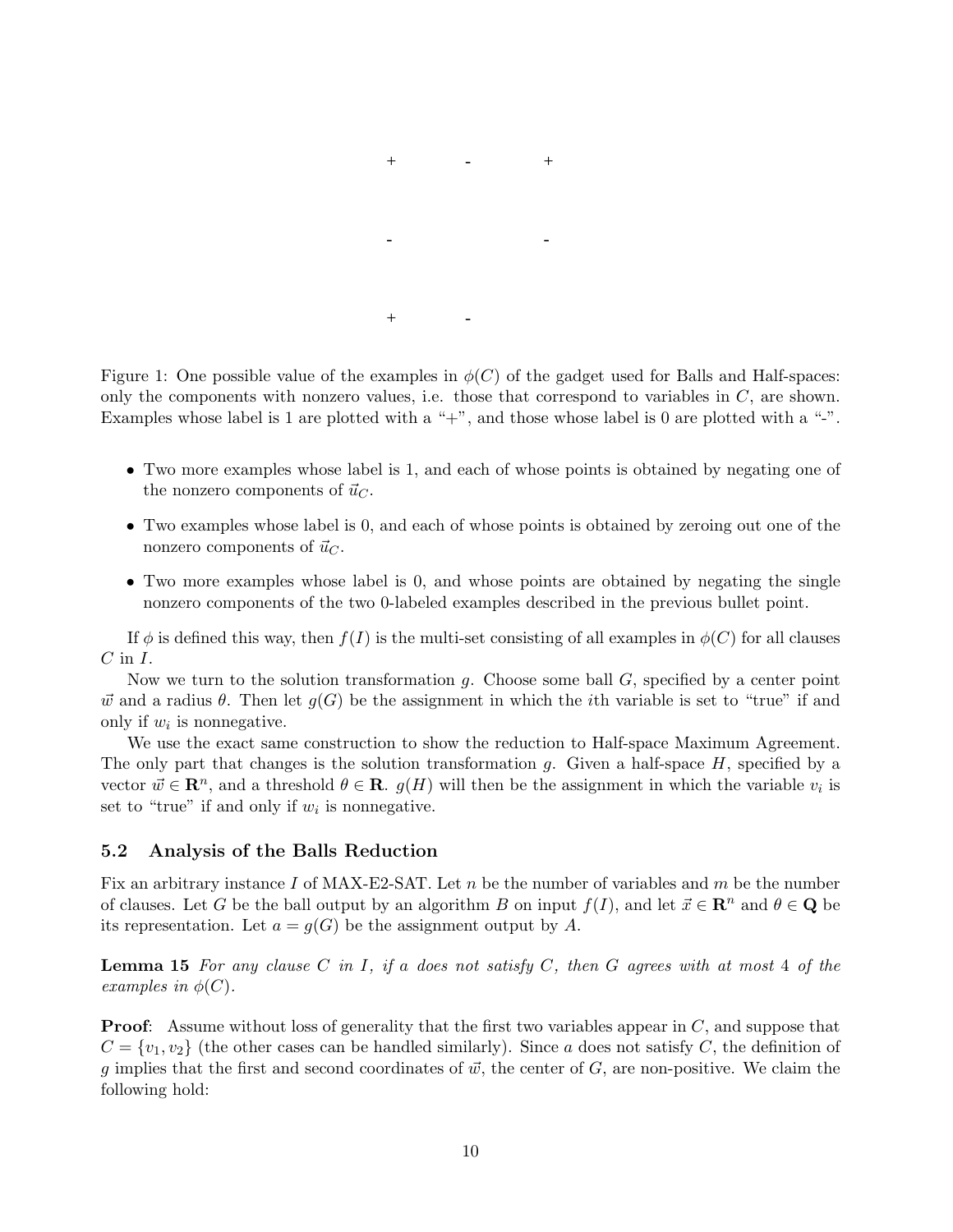- (a) If  $(1, -1, 0, ..., 0) \in G$ , then  $(0, -1, 0, ..., 0) \in G$  (recall that the first of those is labeled 1 in  $\phi(C)$ , and the second is labeled 0).
- (b) If  $(-1, 1, 0, ..., 0) \in G$ , then  $(-1, 0, 0, ..., 0) \in G$ .
- (c) If  $(1, 1, 0, ..., 0) \in G$ , then both  $(1, 0, 0, ..., 0)$  and  $(0, 1, 0, ..., 0)$  are in G.

To see that this is indeed the case, simply check that  $d((1, -1, 0, ..., 0), \vec{w}) > d((0, -1, 0, ..., 0), \vec{w})$  for any point  $\vec{w}$  whose first two coordinates are non-positive. Hence, any ball centered in such a point that contains  $(1, -1, 0, \ldots, 0)$  must contain  $(0, -1, 0, \ldots, 0)$  as well. The same can be easily verified for (b) and (c).  $\Box$ 

**Lemma 16** For any clause C in I, G agrees with at most 5 of the examples in  $\phi(C)$ .

**Proof:** Clearly, if G is to agree with more than 4 points from  $\phi(C)$ , it must include at least one point that is labeled positively. Assume again, w.l.o.g., that  $C = \{v_1, v_2\}$ . If both the points  $(1, -1, 0, \ldots, 0)$  and  $(1, 1, 0, \ldots, 0)$  are in G, then  $(1, 0, 0, \ldots, 0)$  must also be in G, as G is convex. Also, if both  $(-1, 1, 0, \ldots, 0)$  and  $(1, 1, 0, \ldots, 0)$  are in G, then  $(0, 1, 0, \ldots, 0)$  must also be in G. Thus, similarly, if G includes two positive points, it must include at least one negative point. Finally, note that, if it includes all 3 positive points, it must include at least two negative points. Thus, no more than 5 points are correctly classified. П

Let opt<sub>ME2S</sub>(I) be the maximum number of clauses in I than can be satisfied by any truth assignment, and let opt<sub>BMA</sub> $(f(I))$  be the maximum number of examples in  $f(I)$  that any ball agrees with.

**Lemma 17** opt<sub>BMA</sub> $(f(I)) \geq$  opt<sub>ME2S</sub> $(I) + 4m$ 

**Proof:** Let  $a^*$  be the optimal assignment for *I*. Define  $\vec{w}^*$  by

$$
w_i^* = \begin{cases} 1 & \text{if } a^*(v_i) = \text{true} \\ -1 & \text{if } a^*(v_i) = \text{false.} \end{cases}
$$

Let  $\theta^* = \sqrt{n-2}$ ,  $G^* = {\vec{x} : d(\vec{x}, \vec{w}^*) \leq \theta^*}$ , and C be some clause. Since each point  $\vec{u} \in \phi(C)$ that is labeled 0 has exactly one non-zero coordinate, and all the coordinates of  $\vec{w}^*$  are either 1 or  $-1$ , we have  $d(\vec{u}, \vec{w}^*) \ge \sqrt{n-1}$ . Therefore,  $G^*$  agrees with all 0 labeled points in  $\phi(C)$ . On the other hand, if C is satisfied by  $a^*$ , then the point  $\vec{u}$  that has two coordinates set to the same sign other hand, if C is satisfied by u, then the point u that has two coordinates set to the and value as in  $\vec{w}^*$  is labeled 1 in  $\phi(C)$ . Hence, we have  $d(\vec{u}, \vec{w}^*) = \sqrt{n-2}$  and  $u \in G^*$ .

Thus, for each clause C that is satisfied by  $a^*$ ,  $H^*$  agrees with at least 5 examples in  $\phi(C)$ , and for each clause C that is not satisfied by  $a^*$ ,  $H^*$  agrees with at least 4 of the examples in  $\phi(C)$ . This completes the proof.  $\Box$ 

Now we are ready to sum up the analysis of our reduction

Lemma 18 If

 $q_{\text{BMA}}(G, f(I)) \geq (1 - \gamma) \text{opt}_{\text{BMA}}(f(I))$ 

then

$$
q_{\text{ME2S}}(a, I) \ge (1 - 19\gamma/3) \text{opt}_{\text{ME2S}}(I).
$$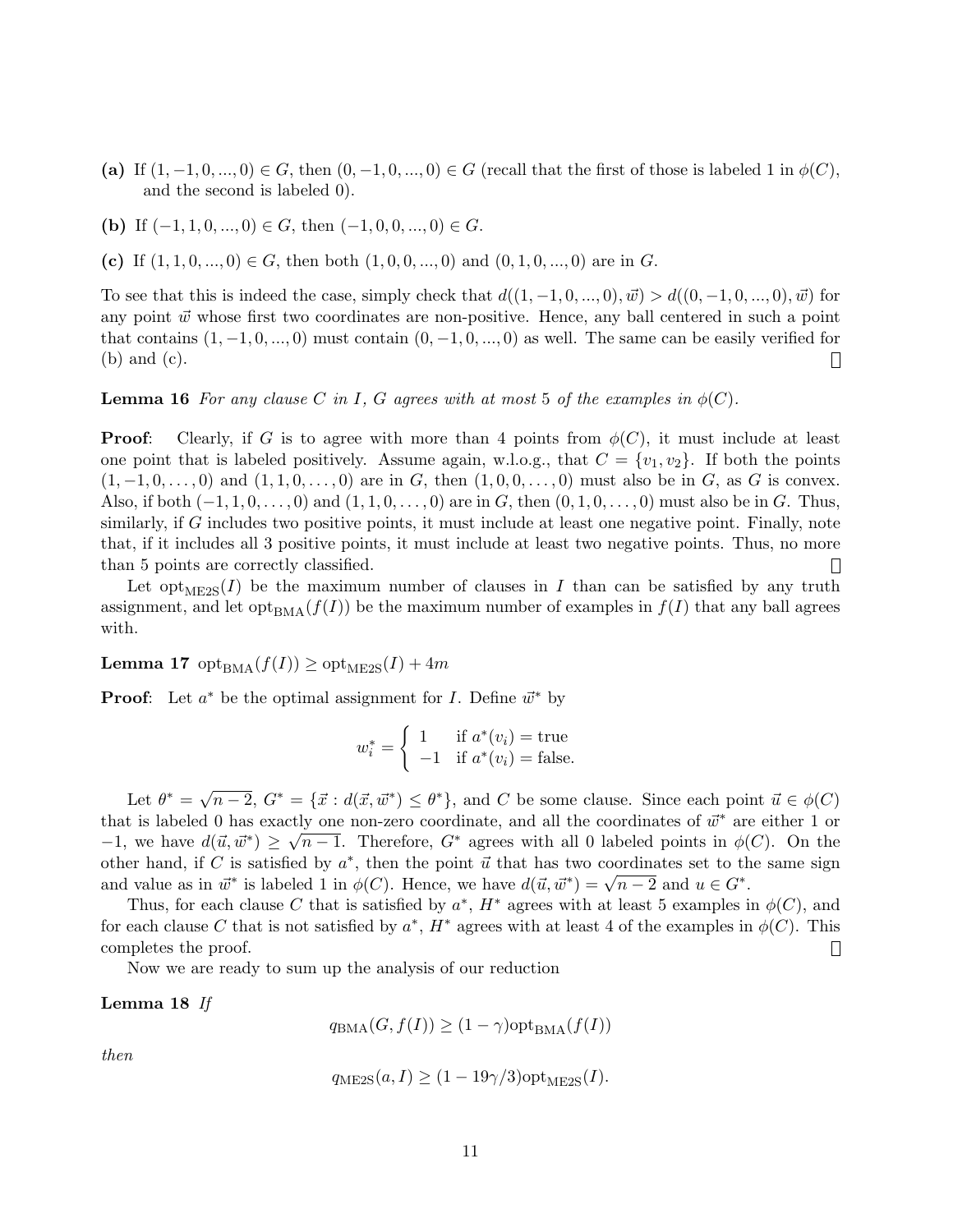Proof: We have

$$
q(a, I) \geq q(G, f(I)) - 4m
$$
 (by Lemmas 15 and 16)  
\n
$$
\geq (1 - \gamma) \text{opt}_{\text{BMA}}(f(I)) - 4m
$$
 (by assumption)  
\n
$$
\geq (1 - \gamma) (\text{opt}_{\text{ME2S}}(I) + 4m) - 4m
$$
 (by Lemma 17)  
\n
$$
= (1 - \gamma) \text{opt}_{\text{ME2S}}(I) - 4\gamma m
$$
  
\n
$$
\geq (1 - \gamma) \text{opt}_{\text{ME2S}}(I) - (16/3)\gamma \text{ opt}_{\text{ME2S}}(I)
$$
 (since opt<sub>ME2S</sub>(I)  $\geq (3/4)m$ )  
\n
$$
= (1 - 19\gamma/3) \text{opt}_{\text{ME2S}}(I),
$$

completing the proof.

Using this last Lemma, and Theorem 3, and doing some calculations proves Theorem 5.

 $\Box$ 

### 5.3 Analysis of the Half-Space Reduction

The analysis of the reduction for the HMA problem is very similar to that of the BMA problem.

Fix I, n and m as for the analysis of the balls reduction. Let H be the half-space output by B on input  $f(I)$ , and let  $\vec{w} \in \mathbb{R}^n$  and  $\theta$  be its representation, i.e.  $H = {\vec{x} : \vec{w} \cdot \vec{x} \geq \theta}$ . Let  $a = g(H)$ be the assignment output by A.

**Lemma 19** For any clause C in I, if a does not satisfy C, then H agrees with at most 4 of the examples in  $\phi(C)$ .

**Proof:** Assume without loss of generality that the first two variables appear in C, and suppose that  $C = \{v_1, v_2\}$  (the other cases can be handled similarly). We claim that the following hold:

(a) If  $(1, -1, 0, ..., 0) \in H$ , then  $(0, -1, 0, ..., 0) \in H$  (recall that the first of those is labeled 1 in  $\phi(C)$ , and the second is labeled 0).

(b) If  $(-1, 1, 0, ..., 0) \in H$ , then  $(-1, 0, 0, ..., 0) \in H$ .

(c) If  $(1, 1, 0, \ldots, 0) \in H$ , then both  $(1, 0, 0, \ldots, 0)$  and  $(0, 1, 0, \ldots, 0)$  are in H.

Taking (a), (b), and (c) together, at least as many points that are labeled 0 in  $\phi(C)$  as are labeled 1 are contained in H. Since overall  $\phi(C)$  has one more point labeled 0 than labeled 1, this implies that the number of points labeled 0 that are not in  $H$  is at most one more than the number of points labeled 1 that are not in  $H$ . Therefore, overall,  $H$  agrees with at most one more point than it disagrees with, which implies that H agrees with at most 4 points in  $\phi(C)$ . So if we can prove (a), (b), and (c), we are done.

Since a doesn't satisfy C, it must set  $v_1$  and  $v_2$  to "false", which implies  $w_1$  and  $w_2$  are negative. To prove (a), note that if H contains  $(1, -1, 0, ..., 0)$ , then  $w_1 - w_2 \ge \theta$ . But since  $w_1 < 0$ , this implies  $-w_2 \ge \theta$ , which means  $(0, -1, 0, ..., 0) \in H$ . One can prove (b) similarly.

If  $(1, 1, 0, \ldots, 0) \in H$ , then  $w_1 + w_2 \ge \theta$ , but since  $w_1$  and  $w_2$  are negative, then  $w_1 \ge \theta$  and  $w_2 \geq \theta$ , proving (c) and completing the proof.  $\Box$ 

**Lemma 20** For any clause C in I, H agrees with at most 5 of the examples in  $\phi(C)$ .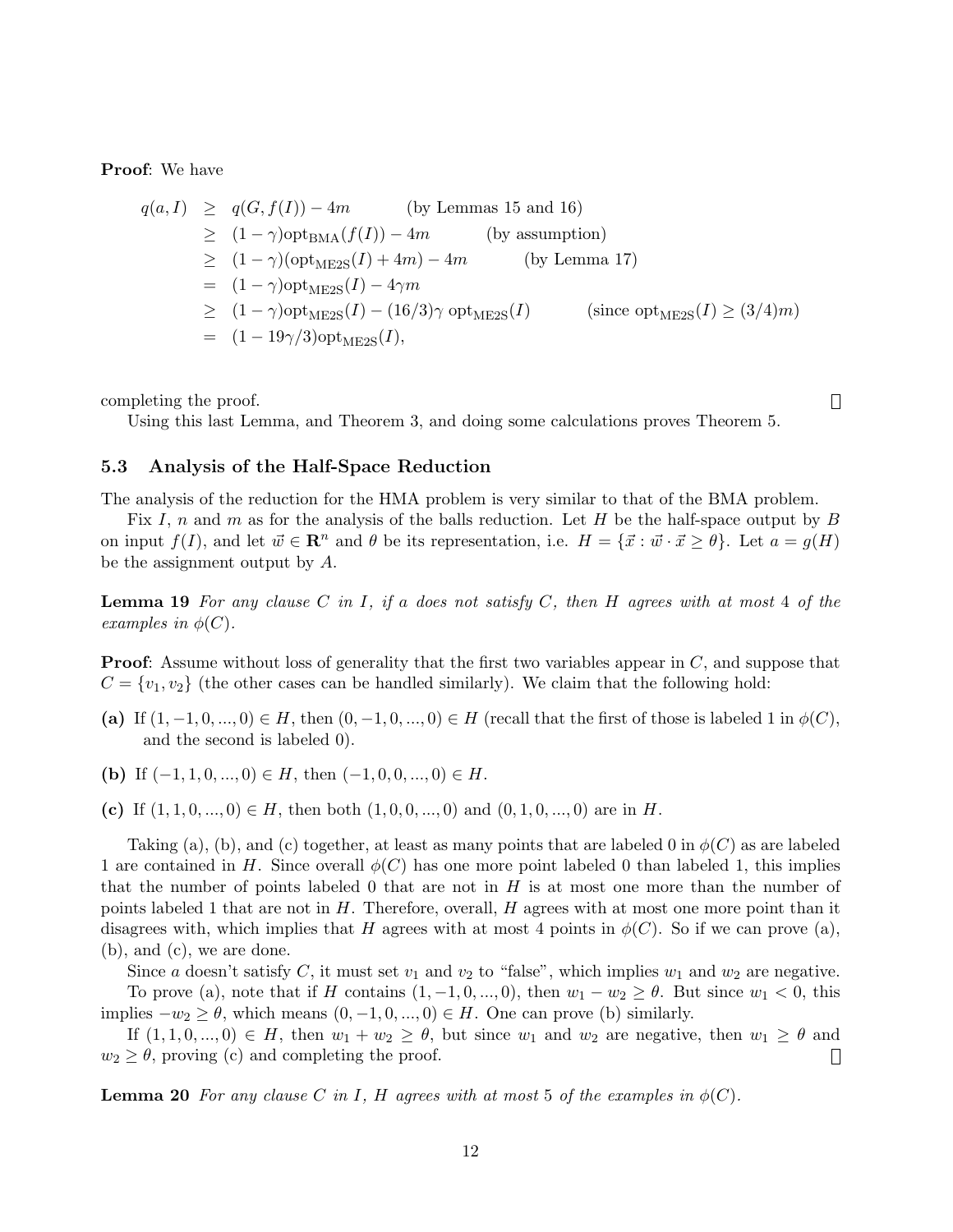**Proof:** The proof is based on the proof for the previous lemma. Again, we assume that  $C =$  $\{v_1, v_2\}$ . We now note that the construction of  $\phi(C)$  is symmetrical, except for one quadrant (the one that corresponds to the non-satisfying assignment) having one less positive example than the other quadrants. By Lemma 19 we know that for a non-satisfying assignment, a half-space can agree with at most 4 points of  $\phi(C)$ . Consider now what happens if we add the "missing" positive point at position  $(-1, -1, 0, \ldots, 0)$ : Any half-space will now agree with at most one additional point. Thus, a half space corresponding to a non-satisfying assignment will agree with at most 5 points. On the other hand, the resulting construction is completely symmetrical, so we have that any other half-space also agrees with at most 5 points. Clearly, when using the original construction for  $\phi(C)$ (i.e., not including the "missing" positive example), the number of points with which a half space agrees may only be smaller.  $\Box$ 

Let opt<sub>ME2S</sub>(*I*) be the maximum number of clauses in *I* than can be satisfied by any truth assignment, and let opt<sub>HMA</sub> $(f(I))$  be the maximum number of examples in  $f(I)$  that any half-space agrees with.

**Lemma 21** opt<sub>HMA</sub> $(f(I)) \geq$  opt<sub>ME2S</sub> $(I) + 4m$ 

**Proof:** Let  $a^*$  be the optimal assignment for *I*. Define  $\vec{w}^*$  by

$$
w_i^* = \begin{cases} 1 & \text{if } a^*(v_i) = \text{true} \\ -1 & \text{if } a^*(v_i) = \text{false.} \end{cases}
$$

Let  $\theta^* = 2$ ,  $H^* = {\vec{x} : \vec{w}^* \cdot \vec{x} \ge \theta^*}$  and C be some clause. Since each point in  $\phi(C)$  that is labeled 0 has a single nonzero component in  $\{-1,1\}$ , it cannot be in  $H^*$ . Therefore  $H^*$  agrees with all the examples in  $\phi(C)$  that are labeled 0. Since each point  $\vec{u}$  that is labeled 1 in  $\phi(C)$  has two nonzero components, and they are in  $\{-1, 1\}$ ,  $\vec{w}^* \cdot \vec{u} \geq 2$  if and only if both of these have the same sign as the corresponding components of  $\vec{w}^*$ . If  $a^*$  satisfies C, then the definition of  $\phi(C)$  implies that one such point is labeled 1 in  $\phi(C)$ .

Thus, for each clause C that is satisfied by  $a^*$ ,  $H^*$  agrees with at least 5 examples in  $\phi(C)$ , and for each clause C that is not satisfied by  $a^*$ ,  $H^*$  agrees with at least 4 of the examples in  $\phi(C)$ . This completes the proof.  $\Box$ 

Now we are ready to sum up the analysis of our reduction

#### Lemma 22 If

$$
q_{\text{HMA}}(H, f(I)) \ge (1 - \gamma) \text{opt}_{\text{HMA}}(f(I))
$$

then

$$
q_{\text{ME2S}}(a, I) \ge (1 - 19\gamma/3) \text{opt}_{\text{ME2S}}(I).
$$

Proof: We have

$$
q(a, I) \geq q(H, f(I)) - 4m \qquad \text{(by Lemmas 19 and 20)}
$$
  
\n
$$
\geq (1 - \gamma) \text{opt}_{\text{HMA}}(f(I)) - 4m \qquad \text{(by assumption)}
$$
  
\n
$$
\geq (1 - \gamma) (\text{opt}_{\text{ME2S}}(I) + 4m) - 4m \qquad \text{(by Lemma 21)}
$$
  
\n
$$
= (1 - \gamma) \text{opt}_{\text{ME2S}}(I) - 4\gamma m
$$
  
\n
$$
\geq (1 - \gamma) \text{opt}_{\text{ME2S}}(I) - (16/3)\gamma \text{ opt}_{\text{ME2S}}(I) \qquad \text{(since opt}_{\text{ME2S}}(I) \geq (3/4)m)
$$
  
\n
$$
= (1 - 19\gamma/3) \text{opt}_{\text{ME2S}}(I),
$$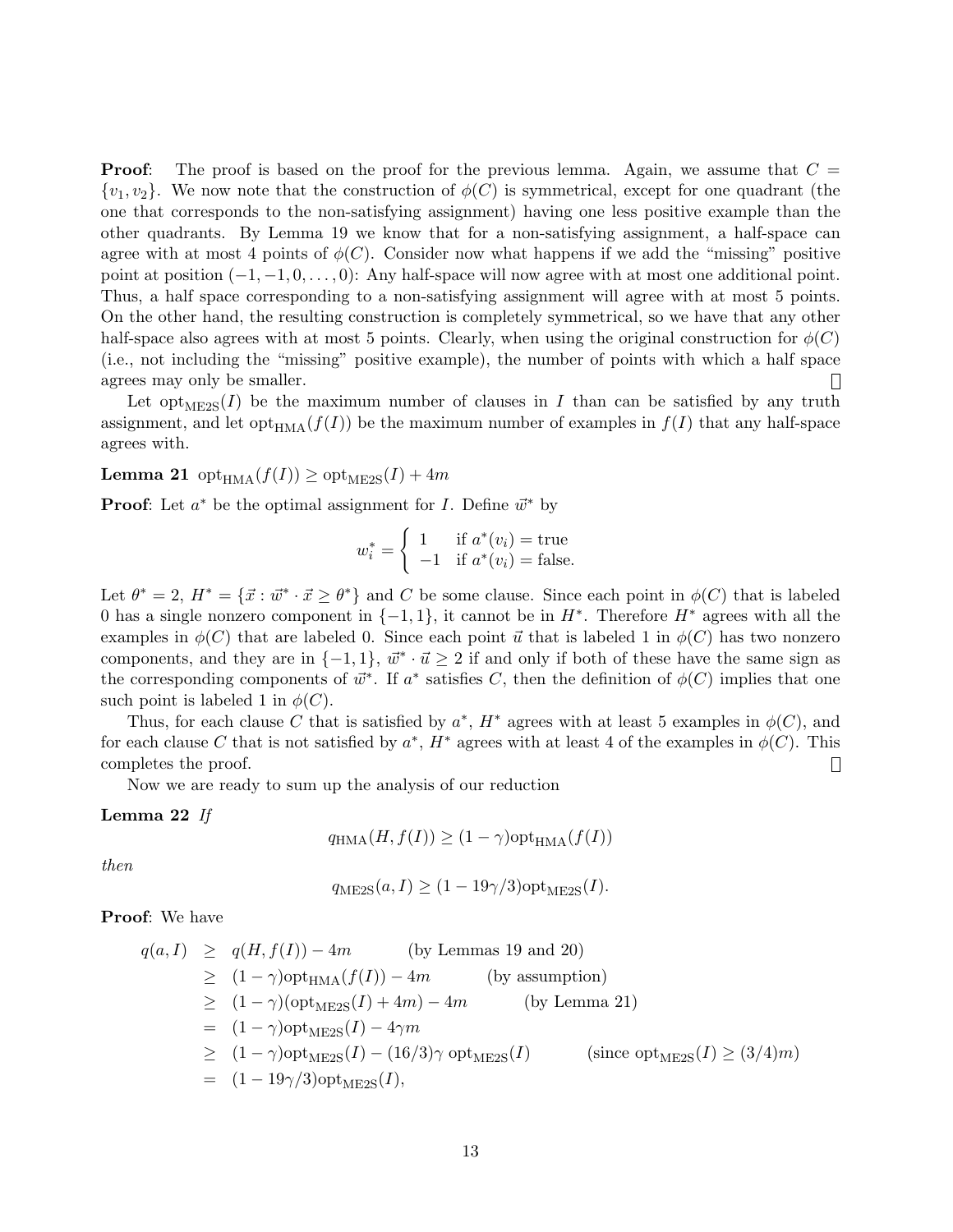completing the proof.

Using this last Lemma, and Theorem 3, and doing some calculations proves Theorem 8.

# 6 Computational Aspects of Model Selection

The constructions we used for our reductions illustrate an aspect of model selection related to the computational complexity of learning: While each of our constructions yields data sets that are computationaly hard to learn using one concept class, they are easy to learn using another concept class. More generally, there exists, for each of the concept classes we considered above, a subset of its legal inputs for which the maximum agreement problem can be solved in polynomial time. On the other hand, these subsets, of "easy" inputs for one concept class, include inputs for which maximizing agreements using the other concept classes we consider is NP-hard. Therefore, when considering the problem of model selection, one must take into account not only the approximation error of a class, but also the computational complexity of using that class with data like that in hand<sup>3</sup>.

We now turn to listing the conditions under which the various Maximum Agreement problems we consider become easy to solve:

**Claim 23** ([7]) The RMA problem may be solved in polynomial time for inputs that are separable by an axis-aligned rectangle.

Claim 24 The BMA problem for inputs that satisfy:

- 1. There exists a ball of radius 1 that contains all the positive points and none of the negative points of the input.
- 2. All negative points are at distance at least  $1+c$  (for some constant c) from the center of all balls of radius 1 that captures all positive points.

is solvable in polynomial time.

In the proof of this claim, we use the following result of Ben-David et al. [5]:

**Theorem 25** [5, Theorem 5.1] There exists a family  $(A_k)_{k>1}$  of polynomial time algorithms such that the following holds: For all  $n \geq 2$  and  $k \geq 1$ ,  $A_k$  on input  $S \subseteq \mathbb{R}^n$  outputs a point  $y \in \mathbb{R}^n$  such that the following holds. For all  $n \geq 2$  and  $k \geq 1$ ,  $A_k$  on tiput  $S \subseteq \mathfrak{n}$  couplets a point  $y \in \mathfrak{n}$  such that the closed ball  $\overline{B}(y, 1 + \sqrt{1/k})$  contains at least as many points of S than the optimal closed b of radius 1.

We are now ready to sketch the proof of Claim 24:

**Proof Sketch:** We describe an algorithm to solve the Ball Maximum Agreement problem for such inputs, based on the unsupervised learning algorithm for balls of [5]. We use this algorithm in the following way: We strip the original input of all the negative points, and pass as input to the algorithm of Ben-David et al. all the positive points. We receive as output a ball of radius  $1 + \sqrt{1/k}$ , which we use as the output to the Maximum Agreement problem.

It is easy to see that, on the kinds of inputs we consider, if we pick k so that  $\sqrt{1/k} \leq c/2$ , the resulting ball will include all positive points and none of the negative ones, hence solving the Maximum Agreement problem exactly.  $\Box$ 

 $\Box$ 

<sup>&</sup>lt;sup>3</sup>In the examples we show here, the two considerations, namely approximation error and computational complexity, happen to coincide: exact fitting goes hand in hand with low computational complexity. The question remains whether this is true in general, though.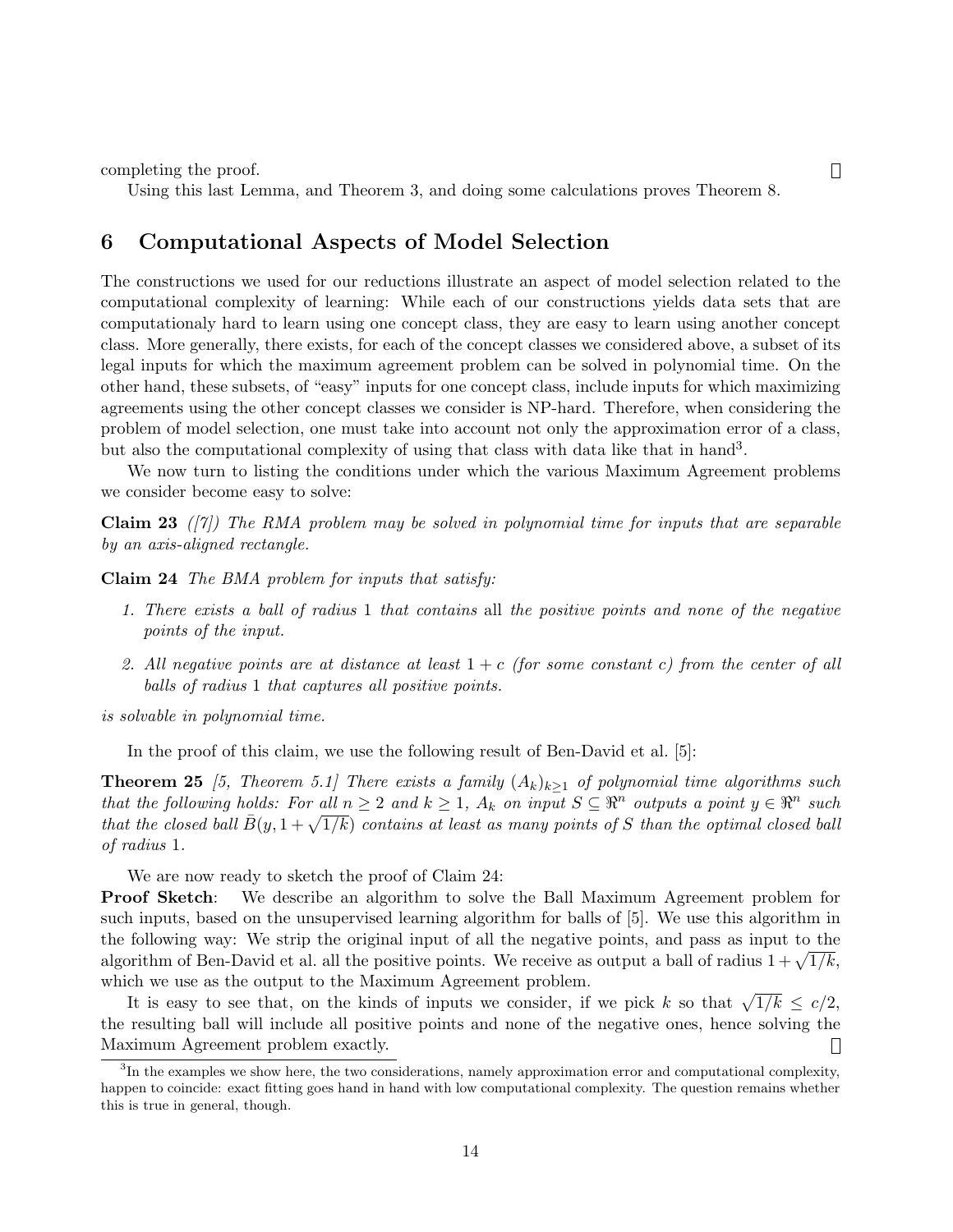Corollary 26 For the set of labeled inputs that are separable by an axis-aligned hyper-rectangle, the Axis-Aligned Hyper-Rectangle Maximum Agreement problem may be solved in polynomial time, yet the Ball Maximum Agreement problem cannot be approximated for these inputs, to within  $418/415-\epsilon$ , in polynomial time (for any  $\epsilon > 0$ ), unless P=NP.

**Proof:** Recall the construction of sample points used in Section 5.1. It can be easily verified that, by **Proof:** Recall the construction of sample points used in Section 3.1. It can be easily verified that, by slightly increasing the non-zero component of the 0-labeled points (from 1 to, say  $\sqrt{2}$ ), the reduction remains valid by modifying the proof of Lemma 15. The resulting construction is clearly separable by rectangles, since the rectangle defined by the interval  $[-1, 1]$  in all coordinates would include only 1-labeled points. Therefore, by Claim 23, a separating rectangle may be found in polynomial time.  $\Box$ 

Furthermore, by making a slight modification to the construction, we can show the following:

Corollary 27 For the set of labeled inputs satisfying the conditions of Claim 24, the Closed Ball Maximum Agreement problem may be solved in polynomial time, yet the Open Half-space Maximum Agreement problem<sup>4</sup> cannot be approximated for these inputs, to within  $418/415 - \epsilon$ , in polynomial time (for any  $\epsilon > 0$ ), unless P=NP.

**Proof:** We consider the construction given in Section 5.1, but with the labeling reversed. Now, all positive points are at a distance of 1 from the origin, while all negative points are at a distance all positive points are at a distance of 1 from the origin, while all negative points are at a distance<br>of  $\sqrt{2}$  from the origin. This input clearly satisfies the conditions of Claim 24 with  $c = \sqrt{2} - 1$ , and hence a separating ball may be found in polynomial time. On the other hand, the complement of a closed half-space is an open half-space. Therefore, it is immediate to see that this new gadget is hard to approximate to within  $418/415 - \epsilon$  using open half-spaces.  $\Box$ 

On the other hand, we can also provide a construction that is easy for balls to classify, and hard for rectangles to approximate. The construction we used for Monotone Monomials (which is thus also hard for rectangles to classify correctly) is very easy for balls: Note that all points labeled 1 have at most one coordinate that is set to 1, while all 0 labeled points have at least two coordinates set to 1. By adding a single positive point of the form  $(-1,0,\ldots,0)$ , the input would satisfy the conditions of Claim 24 with  $c = \sqrt{2} - 1$ , making it easy to separate with a ball. On the other hand, it is easy to see that the hardness result for hyper-rectangles remain essentially unchanged. Hence we have:

Corollary 28 For the set of labeled inputs satisfying the conditions of Claim 24, the Closed Ball Maximum Agreement problem may be solved in polynomial time, yet the Axis Aligned Rectangle Maximum Agreement problem cannot be approximated for these inputs, to within  $770/767 - \epsilon$ , in polynomial time (for any  $\epsilon > 0$ ), unless P=NP.

We therefore see that the same sample may be computationally easy to learn using one hypotheses class, while being NP-hard to learn using a different class. Furthermore, these is no clear hierarchy in the power of these hypotheses classes: While balls are superior to rectangles on some inputs, rectangles are superior to balls on other inputs.

While our proofs, as they appear above, establish the hardness of actually *finding* a solution to the approximation problem, we also claim that approximating the optimal *agreement rate* for these problems is as hard as finding the optimal solution. Clearly, finding a solution is at least as hard as

<sup>&</sup>lt;sup>4</sup>By open half-space we mean that the half-space is defined as  $H = \{ \vec{x} : \vec{w} \cdot \vec{x} > \theta \}.$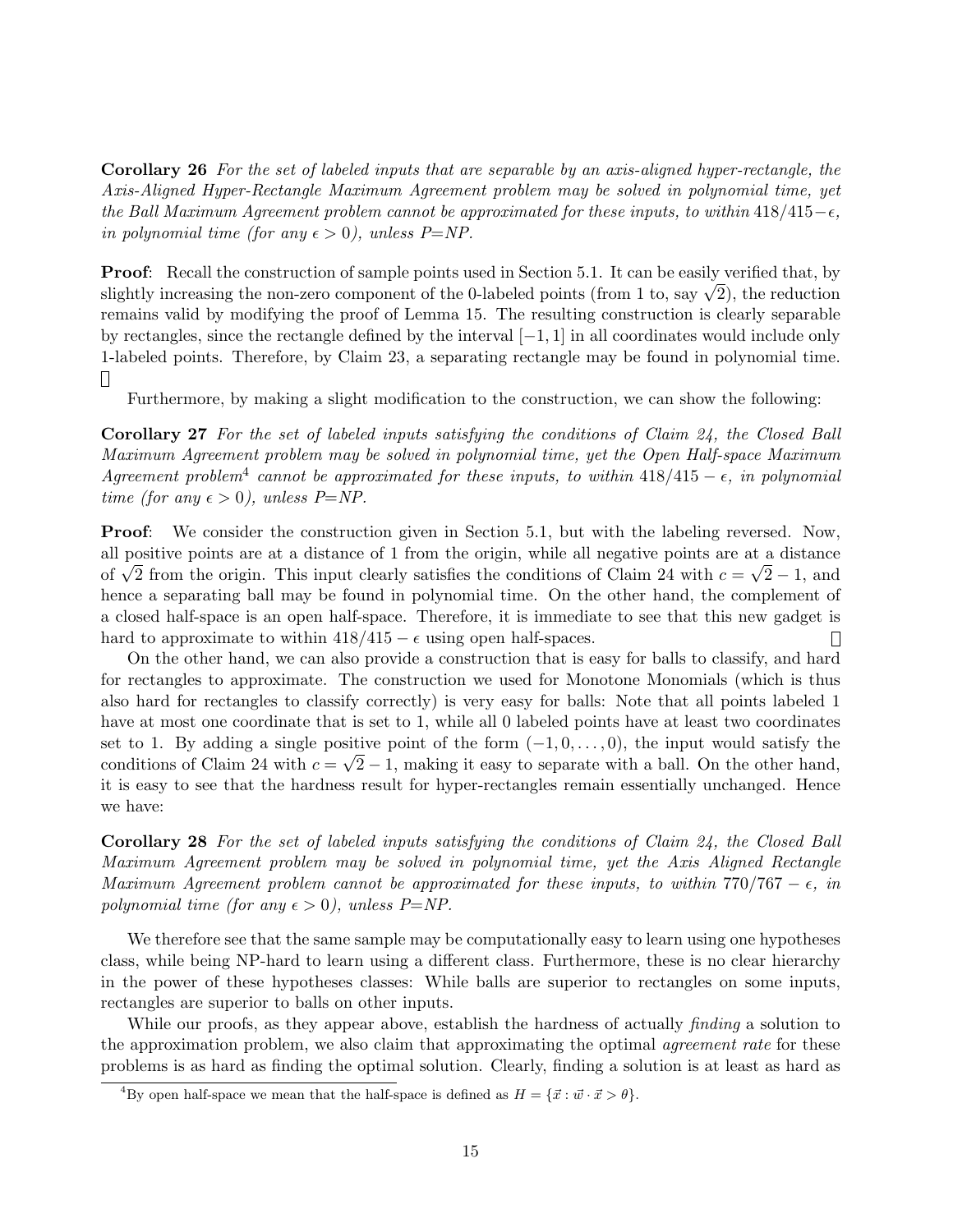finding its profit. To see that the converse is also true, note that all the reductions we used in our construction would work just the same if all we wanted was to estimate the profit of the optimal solution. By examining Håstad's proof for the hardness of approximating MAX-E2-SAT, one can verify that the result still holds even if all that is required is to approximate the number of clauses that may be satisfied. Thus, we have the following results:

Corollary 29 It is NP-hard to approximate the optimal agreement rate for the Monomial Maximum Agreement problem, to within a factor of  $(770/767 - \epsilon)$ , for any  $\epsilon > 0$ .

Corollary 30 It is NP-hard to approximate the optimal agreement rate for the Ball Maximum agreement problem, to within a factor of  $(418/415 - \epsilon)$  for any  $\epsilon > 0$ .

Corollary 31 It is NP-hard to approximate the optimal agreement rate for the Axis-Aligned Rectangle Maximum Agreement problem, to within a factor of  $(770/767 - \epsilon)$ , for any  $\epsilon > 0$ .

Corollary 32 It is NP-hard to approximate the optimal agreement rate for the Monotone Monomial Maximum Agreement problem, to within a factor of  $(770/767 - \epsilon)$ , for any  $\epsilon > 0$ .

Corollary 33 It is NP-hard to approximate the optimal agreement rate for the Half-space Maximum agreement problem, to within a factor of  $(418/415 - \epsilon)$  for any  $\epsilon > 0$ .

# 7 Conclusion

In this paper, we have established the hardness of approximately maximizing agreement with a sample using a variety of simple hypothesis classes, and discussed consequences of our proofs concerning the problem of model selection.

We do not know of any nontrivial approximation algorithms for the problems addressed in this paper; the emphasis of this critereon on performance on dirty samples suggests that this framework may be useful for evaluating algorithms for learning using simple hypotheses. Such algorithms could then potentially be applied in practice in conjunction with boosting [12, 11]. Ben-David, Eiron and Simon [5] consider a different notion of approximation for densest region detection. Their results may be used to construct efficient algorithms for the maximum agreement problem for some of the classes we consider. Given a margin parameter  $\mu$ , these algorithms output, for every input sample, a member of H that classifies correctly as many sample points as any member of H can classify with margin  $\mu$  (where the margin of a point relative to a hypothesis is the radius of the largest ball around the point that does not intersect the boundary of the hypothesis).

Approximation algorithms for the corresponding minimization problems in the cases of halfspaces, monomials and axis-aligned rectangles follow from the work of Kearns and Li [18] (see [15, 20]). An efficient algorithm for maximizing agreement with a sample using axis-aligned rectangles in the case of a constant number of attributes was described by Dobkin, Gunopulos and Maass [9].

### Acknowledgments

Phil Long acknowledges the support of National University of Singapore Academic Research Fund Grant RP960625.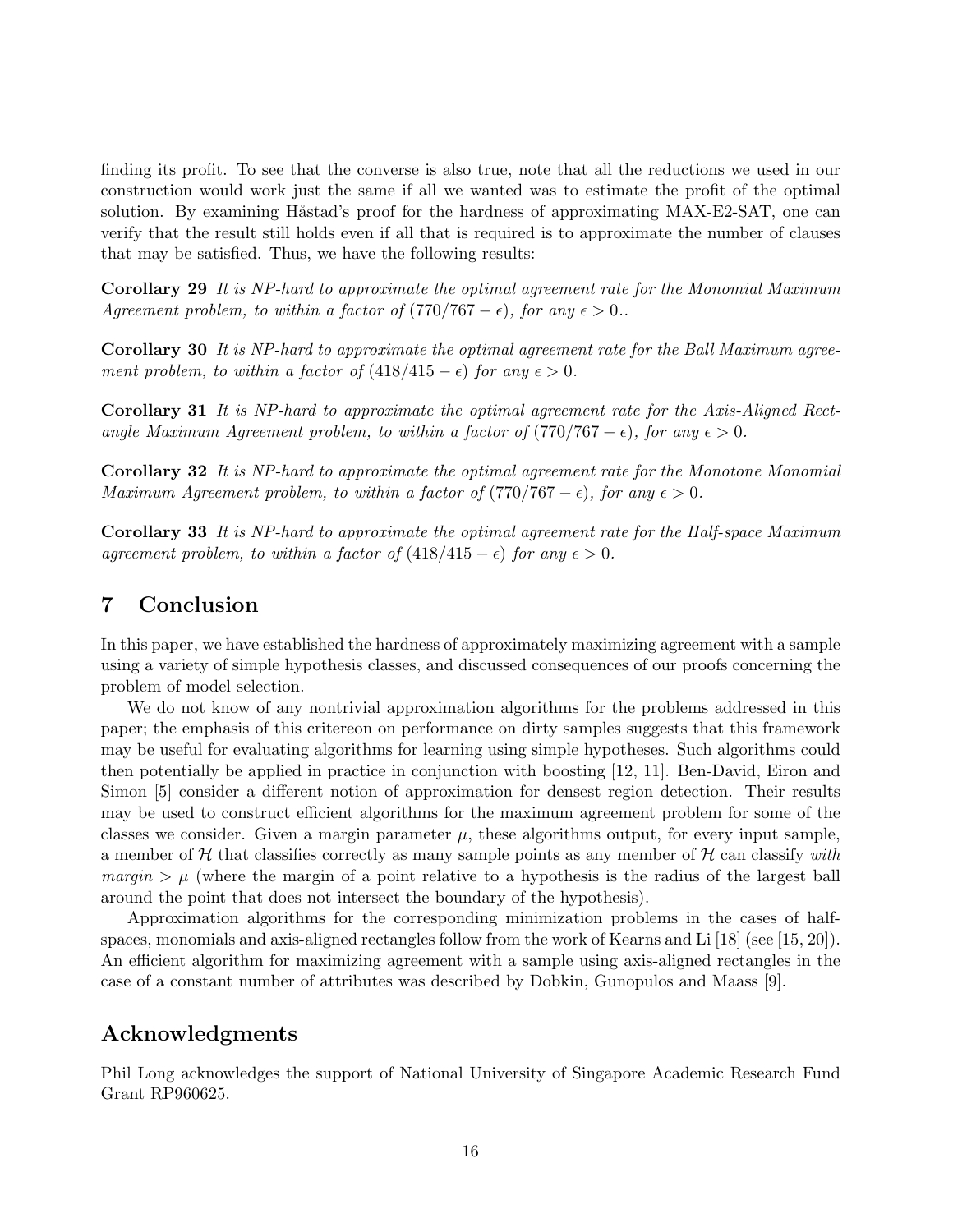# References

- [1] Edoardo Amaldi and Viggo Kann. The complexity and approximability of finding maximum feasible subsystems of linear relations. Theoretical Computer Science, 147:181–210, 1995.
- [2] D. Angluin and P. D. Laird. Learning from noisy examples. Machine Learning, 2:343–370, 1988.
- [3] Sanjeev Arora, Laszlo Babai, Jacques Stern, and Z. Sweedyk. Hardness of approximate optima in lattices, codes, and linear systems. Journal of Computer and System Sciences,  $54(2):317-331$ , 1997.
- [4] Peter Bartlett and Shai Ben-David. Hardness results for neaural network approximation problems. The 1999 IMA European conference on Computational Learning Theory, pages 50–62, 1999.
- [5] Shai Ben-David, Nadav Eiron, and Hans U. Simon. The computational complexity of densest regios detection. To appear in proc. of the 13th Conference on Computational Learning Theory, 2000.
- [6] A.L. Blum and R.L. Rivest. Training a 3-node neural network is NP-complete. Neural Networks, 5(1):117–127, 1992.
- [7] A. Blumer, A. Ehrenfeucht, D. Haussler, and M. K. Warmuth. Learnability and the Vapnik-Chervonenkis dimension. JACM, 36(4):929–965, 1989. Preliminary version in STOC'86.
- [8] Bhaskar DasGupta, Hava T. Siegelmann, and Eduardo D. Sontag. On the complexity of training neural networks with continuous activation functions. IEEE Transactions on Neural Networks, 6(6):1490–1504, 1995.
- [9] D. P. Dobkin, D. Gunopulos, and W. Maass. Computing the maximum bichromatic discrepancy, with applications in computer graphics and machine learning. Journal of Computer and System Sciences, 52(3):453–470, 1996.
- [10] U. Feige. A threshold of for approximating set cover. Proc. 28th Ann. ACM Symp. on Theory of Comp., pages 314–318, 1996.
- [11] Y. Freund and R. Schapire. Experiments with a new boosting algorithm. In Proc. 13th Int. Conf. on Machine Learning, pages 148–156. Morgan Kaufman Publishers, 1996.
- [12] Y. Freund and R. E. Schapire. A decision-theoretic generalization of on-line learning and an application to boosting. Proceedings of the Second European Conference on Computational Learning Theory, pages 23–37, 1995.
- [13] J. Håstad. Some optimal inapproximability results. *Proceedings of the 29th ACM Symposium* on the Theory of Computing, 1997.
- [14] D. Haussler. Decision theoretic generalizations of the PAC model for neural net and other learning applications. Information and Computation, 100(1):78–150, 1992. Preliminary version in FOCS'89.